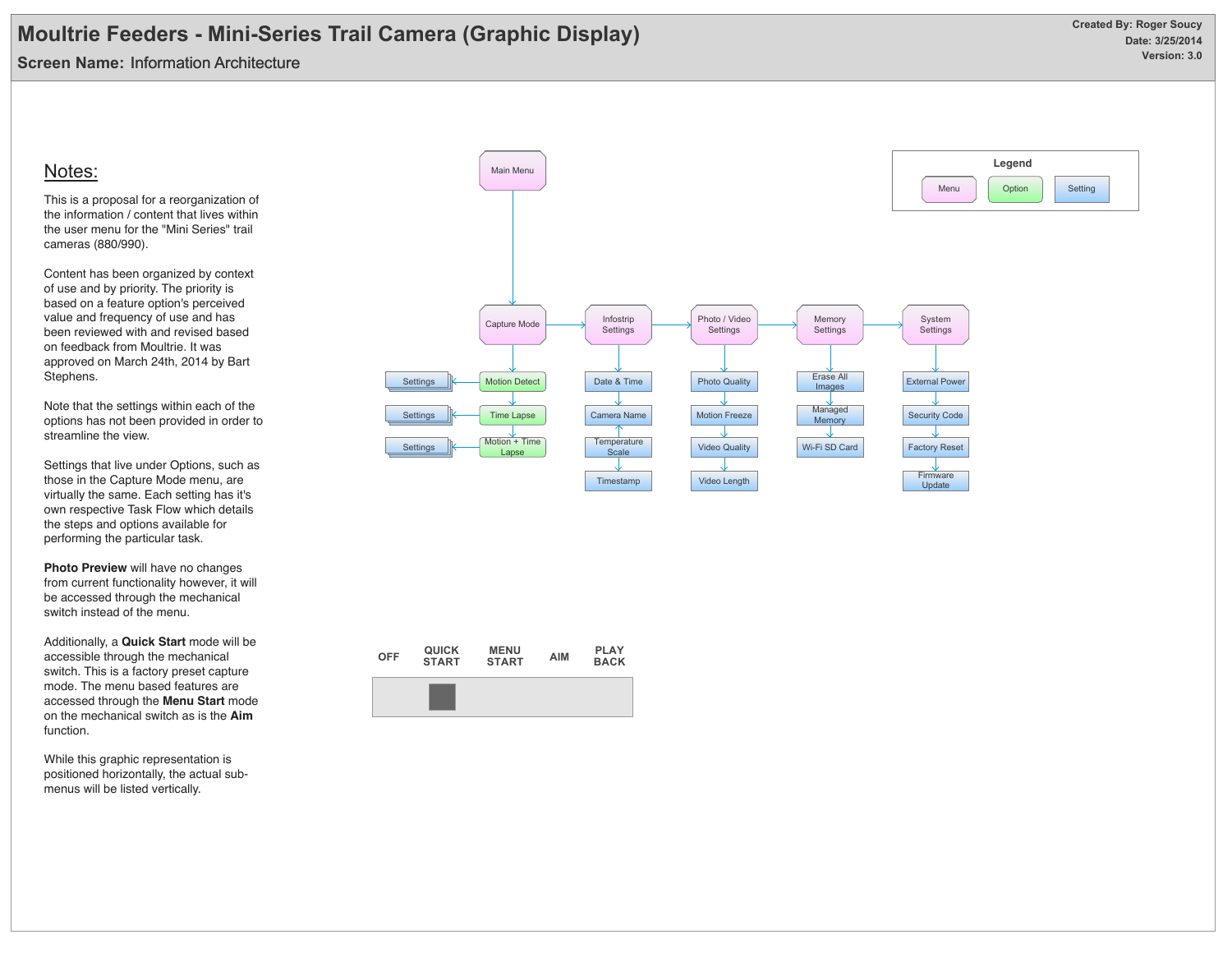**Screen Name: Navigation Overview** 

#### **Power / Mode Switch**

The front panel switch provides the primary user interface for turning the camera on, off, and selecting a mode of operation.



#### **Menus**



Menus (and submenus) consist of items organized in a vertical list form. The title of the menu will be recognizable as such. The menu list is looped in that the user will incrementally navigate from the last item on the list to the first and the first item will decrement to the last.

The item in the menu list which is currently selected will be clearly indicated by any one of the following methods with #1 and #2 being preferable over #3:

1. Text color - Ideally will be exclusive to all other text colors used on the screen

2. Highlighting - The list row would be encompassed in a color that has high contrast to the one used for the text of the selected row (which may change for selection in addition to the highlighting) 3. Indication - An indicator such as an arrow, chevron, asterisk, or other distinguishable mark that appears along side the list row item that is selected.

The default selection in a menu list is the top item. When a user backs out to the menu, the option through which they navigated from will be highlighted to show persistence of their original selection. Once a user leaves a menu by either fully exiting or backing out to a higher level menu, re-entry will return to default and display the list with the top item selected.

#### **Option Start Screens**



Very much like a menu in it's formatting and indication of selections, Option Start Screens additionally show the visual status or configuration of their respective settings. Option Start Screen lists are a vertical list which the user can navigate in a looping manner to select any of the Settings to change, configure or adjust. When a Setting has been changed, the Option Start Screen will reflect the change immediately upon returning to it.

#### **Navigation**



Consistency in the way users interact with the device for navigation is essential for a good user experience. Buttons will have dedicated interactions for all forms of navigation as detailed below:

**MENU:** The Menu Button returns the user to the Main Menu screen at all times whether it is pressed while the user is in a submenu, Option Start Screen, Settings Screen, Countdown screen for test photos/videos or active mode. If settings have been made on the screen from which the Left button has been pressed, they will be saved.

LT: The Left button will be a 'back' button in that it will back the user out one level at a time until the user reaches the Main Menu. If settings have been made on the screen from which the Left button has been pressed, they will be saved.

RT: The Right button will take a user into a selected item from a submenu, Option Start Screen, Setting Screen, or begins Test Photo or Start mode. The Right button will also incrementally advance users through fields for editing settings. i.e. within Date & Time, the Right button would move the cursor from Hour to Minute to AM/PM etc...scrolling from the last back to the first field.

UP/DN: The Up and Down buttons are used for navigating lists to select an item. They are also used to increment and decrement values for multi-entry settings like hours, minutes, or days when setting the time or date.

OK: The OK button, like the Right button, takes a user into a selected item from a submenu, Option Start Screen, Setting Screen, or begins Test Photo or Start mode. In addition, the OK button is used to confirm and save a setting selection (i.e. "Yes/No') then will backs the user out to the previous level. If used in a multi-entry setting such as Date & Time, the OK button saves the value in the current field and advances the user to the next field for adjustment until the last field where from the OK button will save all values for the setting then back the user out to the previous level.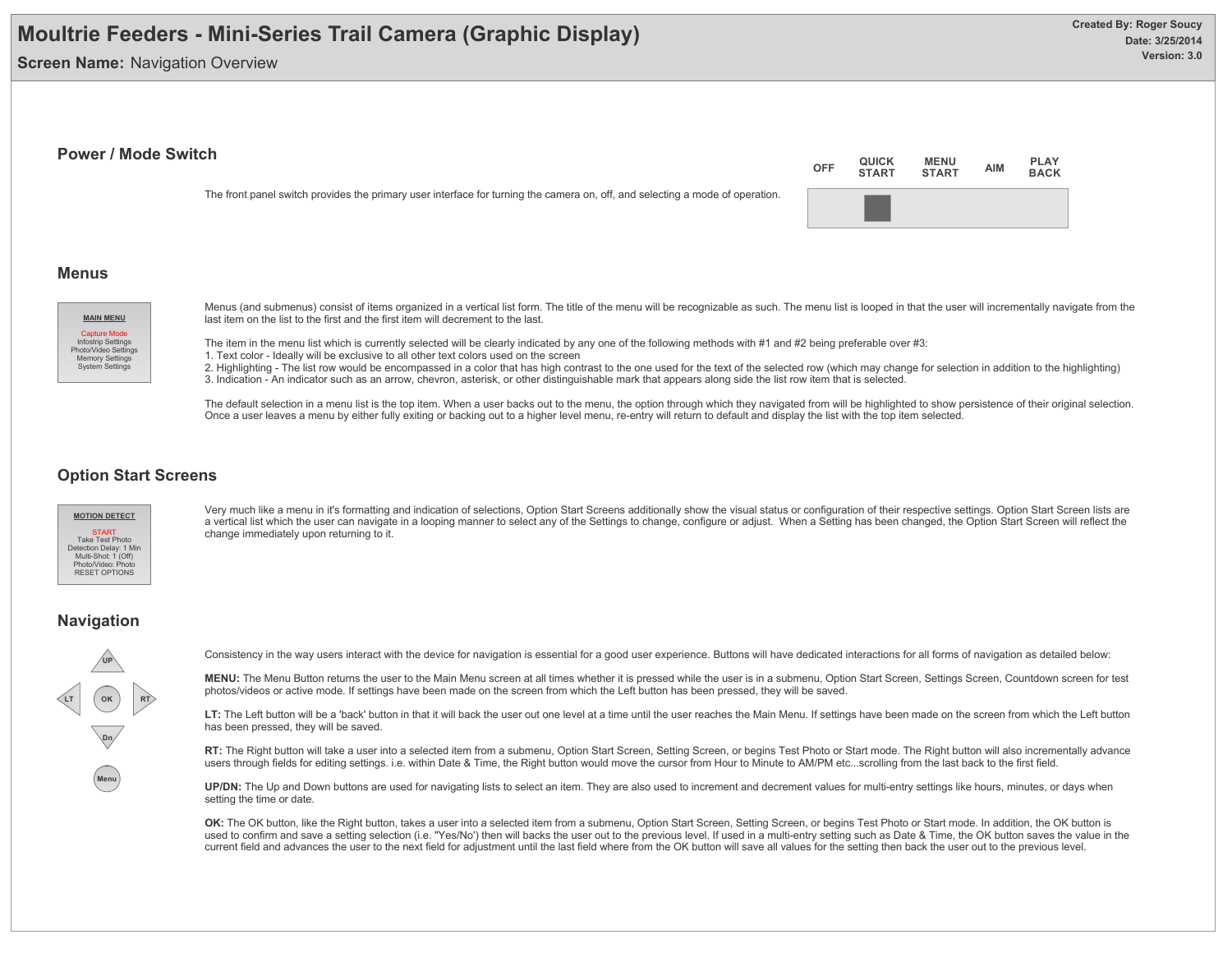**Date: 3/25/2014 Version: 3.0 Created By: Roger Soucy**

**Screen Name:** Task Flow: Quick Start Switch Position

### **User Task:**

Start the 'Quick Start' mode

#### **Notes:**

The 'Quick Start' mode is a nonconfigurable capture mode that is factory preset. It requires minimal interaction by the user to activate. It is only accessed through the front panel mechanical switch.

The configuration for this mode shown is for illustration purposes only. The actual configuration will be determined by Moultrie.

When the device is turned on to any mode other than AIM, the device does a self check to see if the internal power reserve has been depleted causing the date and time settings to be lost. If this is true, the user is first taken to the "Date & Time" option for configuration. Once the user adjusts and confirms the settings by pressing "OK", they are returned to the operation mode for which the switch is positioned in.



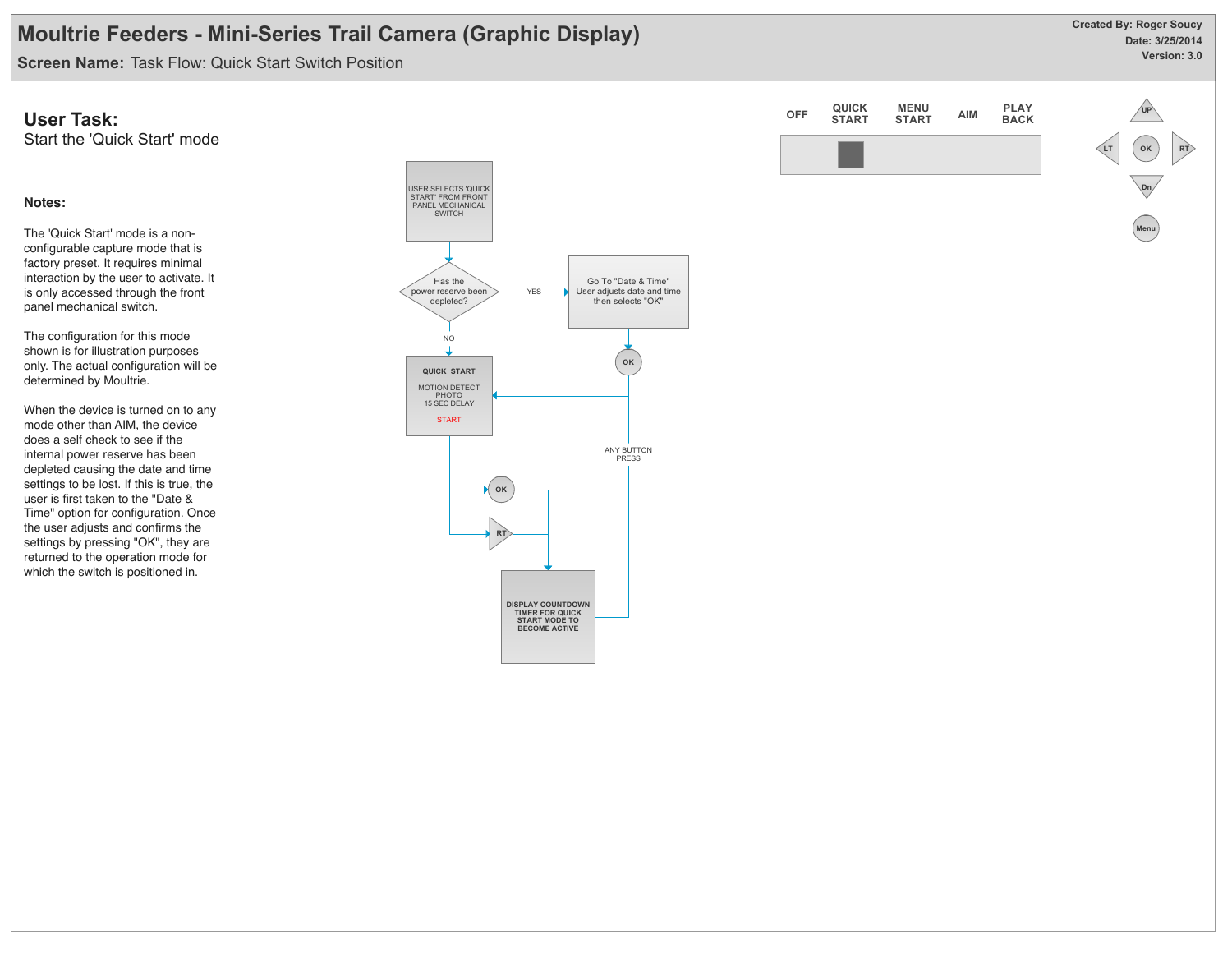**Date: 3/25/2014 Version: 3.0 Created By: Roger Soucy**

**Screen Name:** Task Flow: Menu Start Switch Position

### **User Task:**

Turn Camera On in Menu Start mode

#### **Notes:**

The Menu Start mode is the 'traditional' operation. In contrast to the Quick Start mode, all options are available through the Menu Start mode.

When the device is turned on to any mode other than AIM, the device does a self check to see if the internal power reserve has been depleted causing the date and time settings to be lost. If this is true, the user is first taken to the "Date & Time" option for configuration. Once the user adjusts and confirms the settings by pressing "OK", they are returned to the operation mode for which the switch is positioned in.



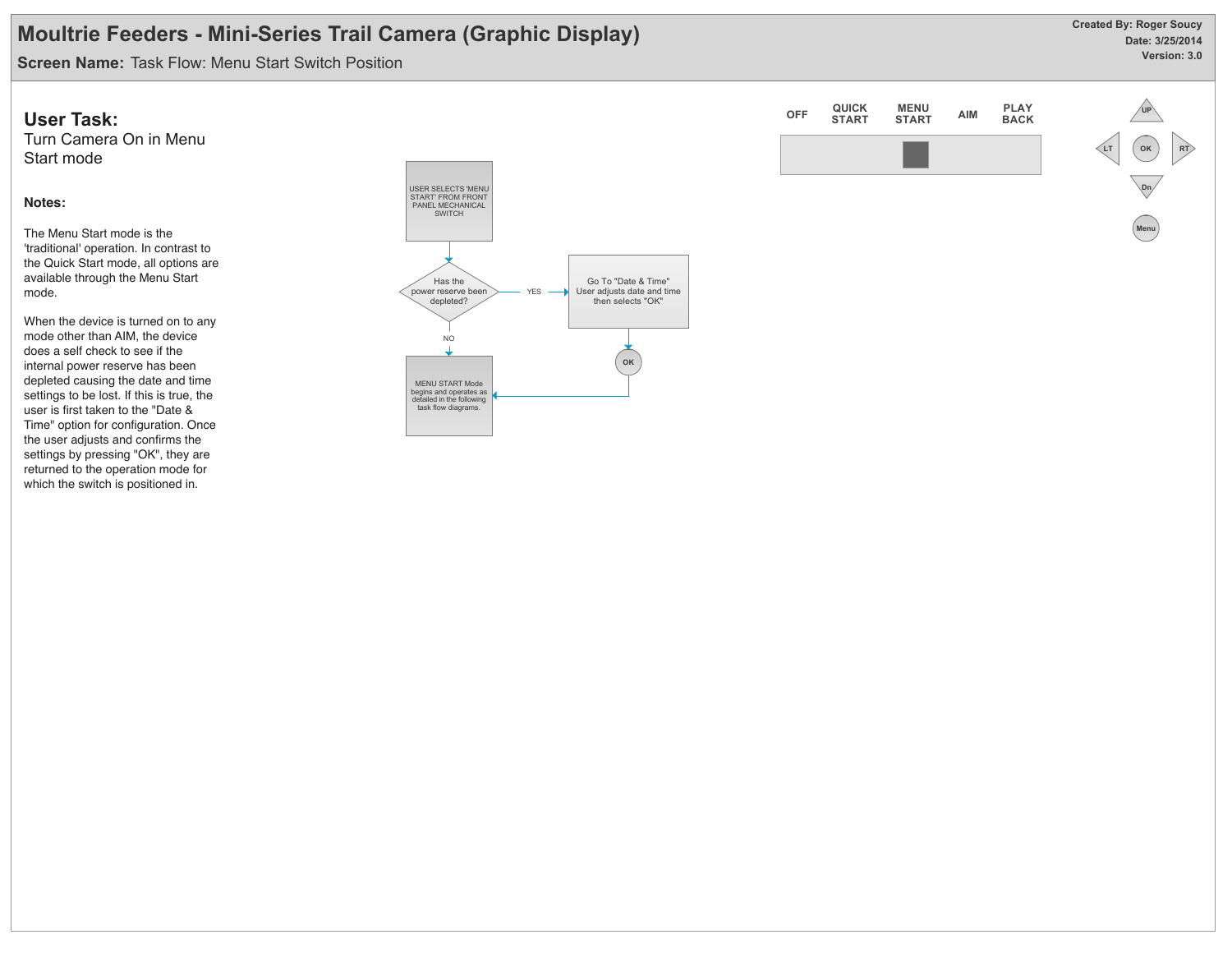**Date: 3/25/2014 Version: 3.0 Created By: Roger Soucy**

**Screen Name:** Task Flow: Play Back Switch Position

### **User Task:**

Play Back Photos/video

#### **Notes:**

Photo Play Back will be accessed through a position on the front panel mechanical switch. Normal operation of Photo Preview will ensue.

When the device is turned on to any mode other than AIM, the device does a self check to see if the internal power reserve has been depleted causing the date and time settings to be lost. If this is true, the user is first taken to the "Date & Time" option for configuration. Once the user adjusts and confirms the settings by pressing "OK", they are returned to the operation mode for which the switch is positioned in.



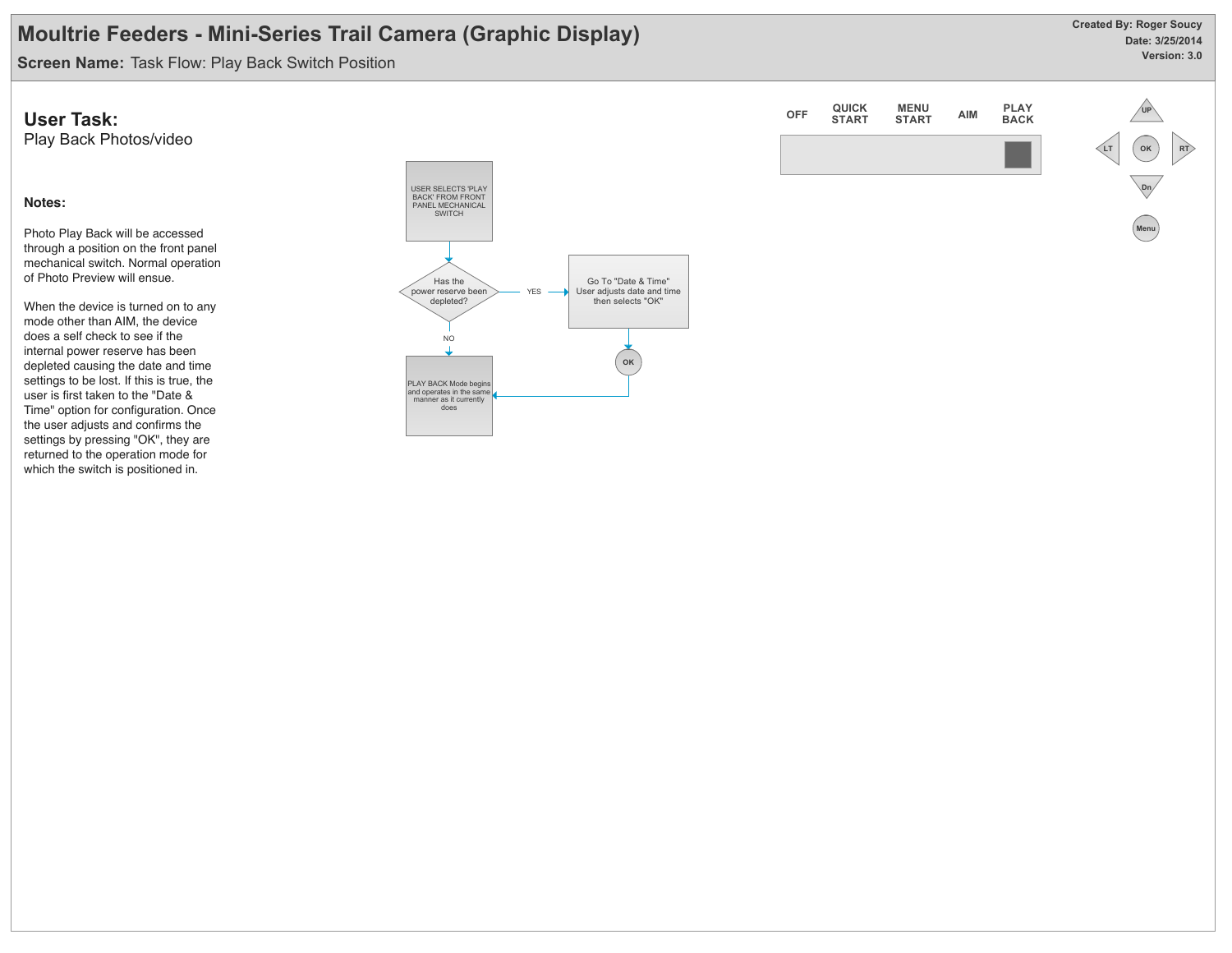**Screen Name:** Task Flow: Capture Mode - Motion Detect - Start / Test

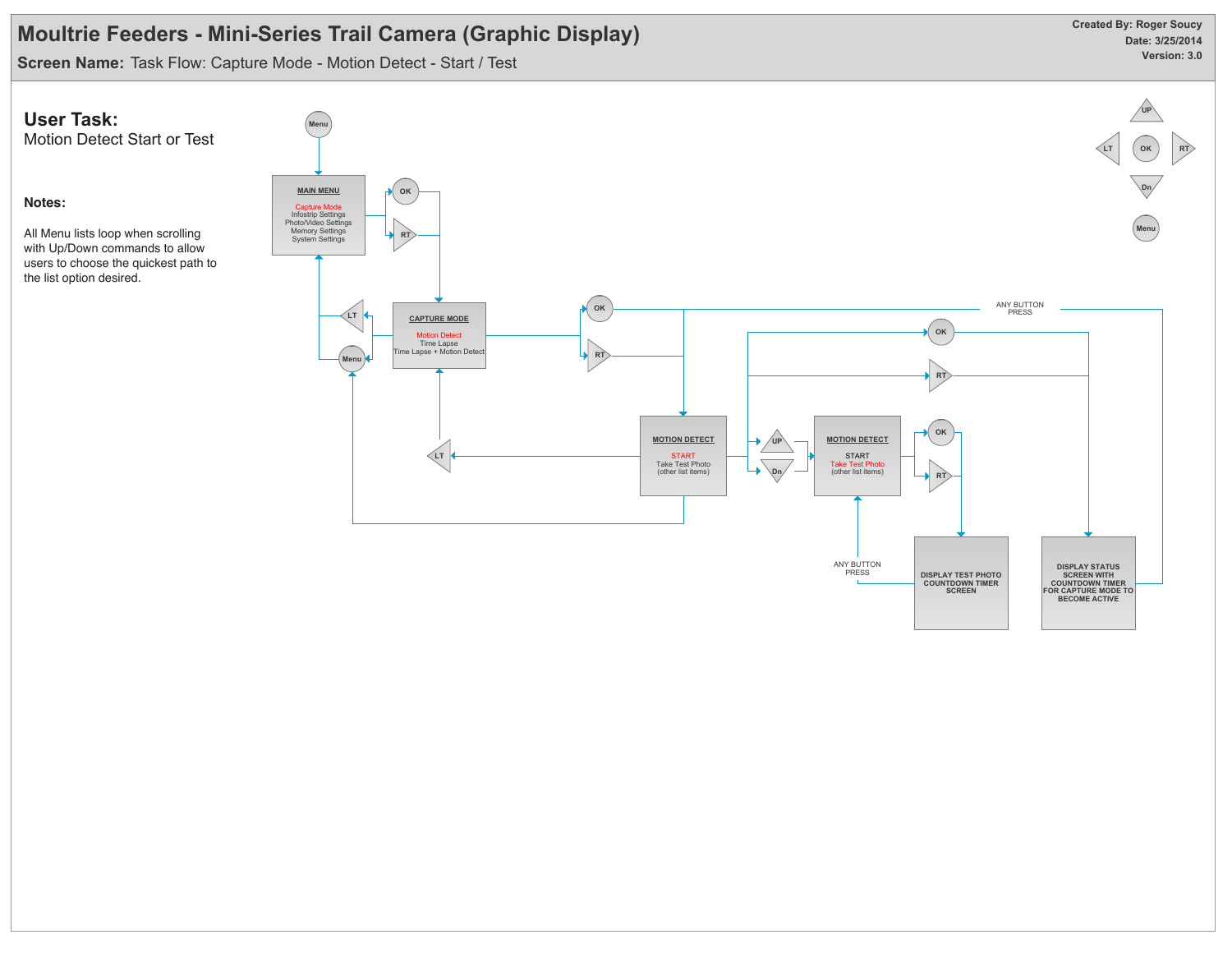**Screen Name:** Task Flow: Capture Mode - Motion Detect - Delay Setting

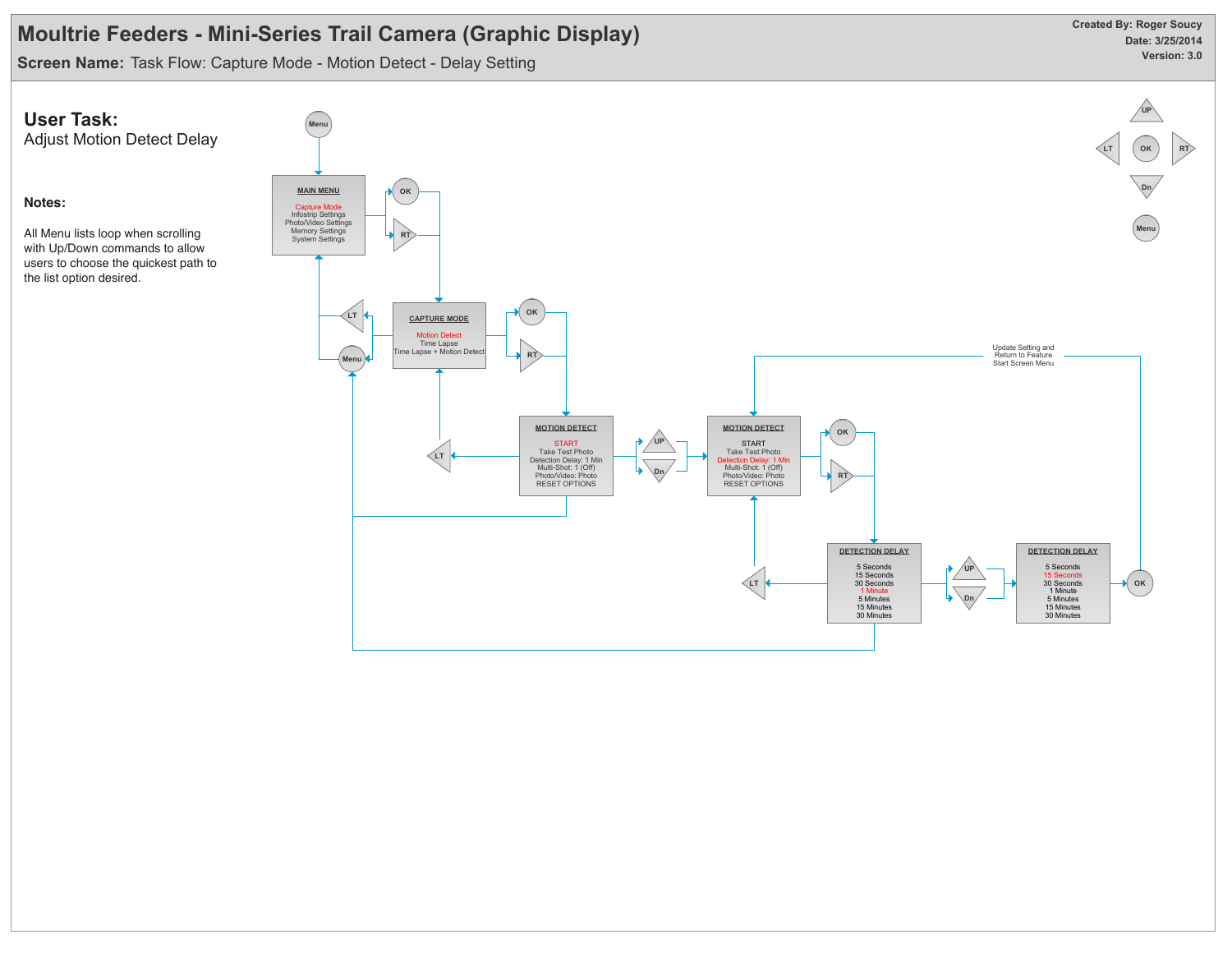**Screen Name:** Task Flow: Capture Mode - Motion Detect - Multi-Shot

Shot

**Notes:**



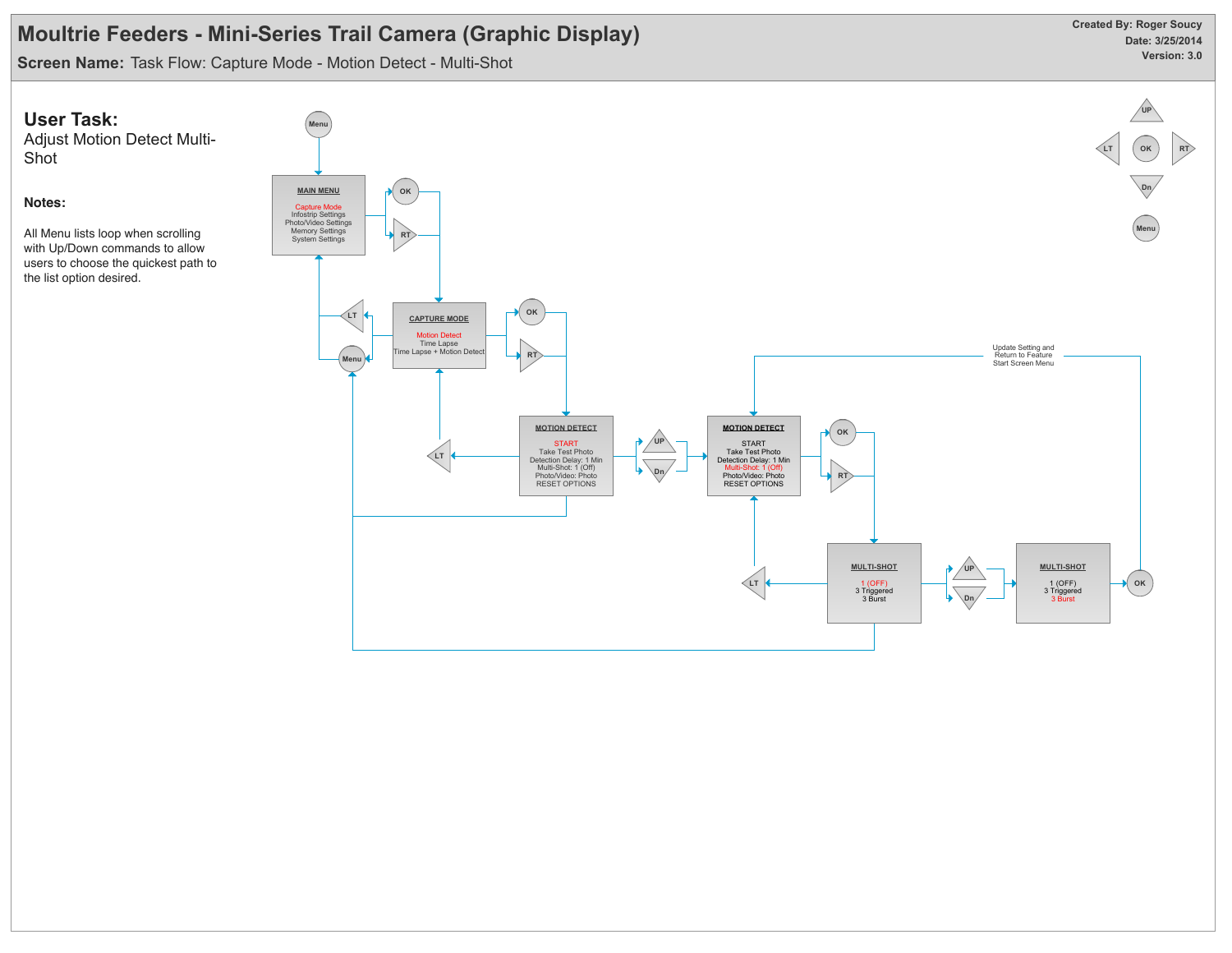**Screen Name:** Task Flow: Capture Mode - Motion Detect - Photo/Video

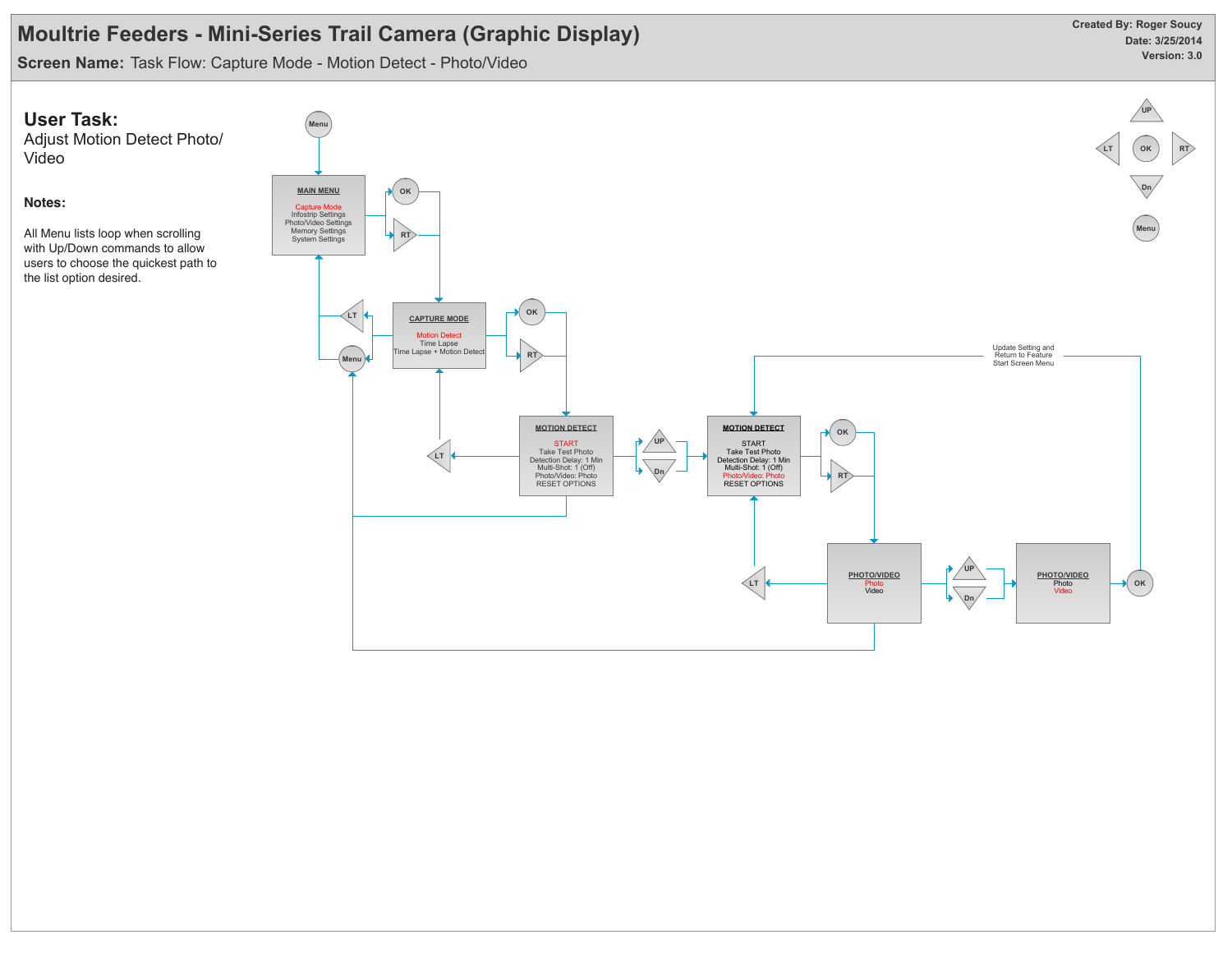**Screen Name:** Task Flow: Capture Mode - Motion Detect - Reset Options

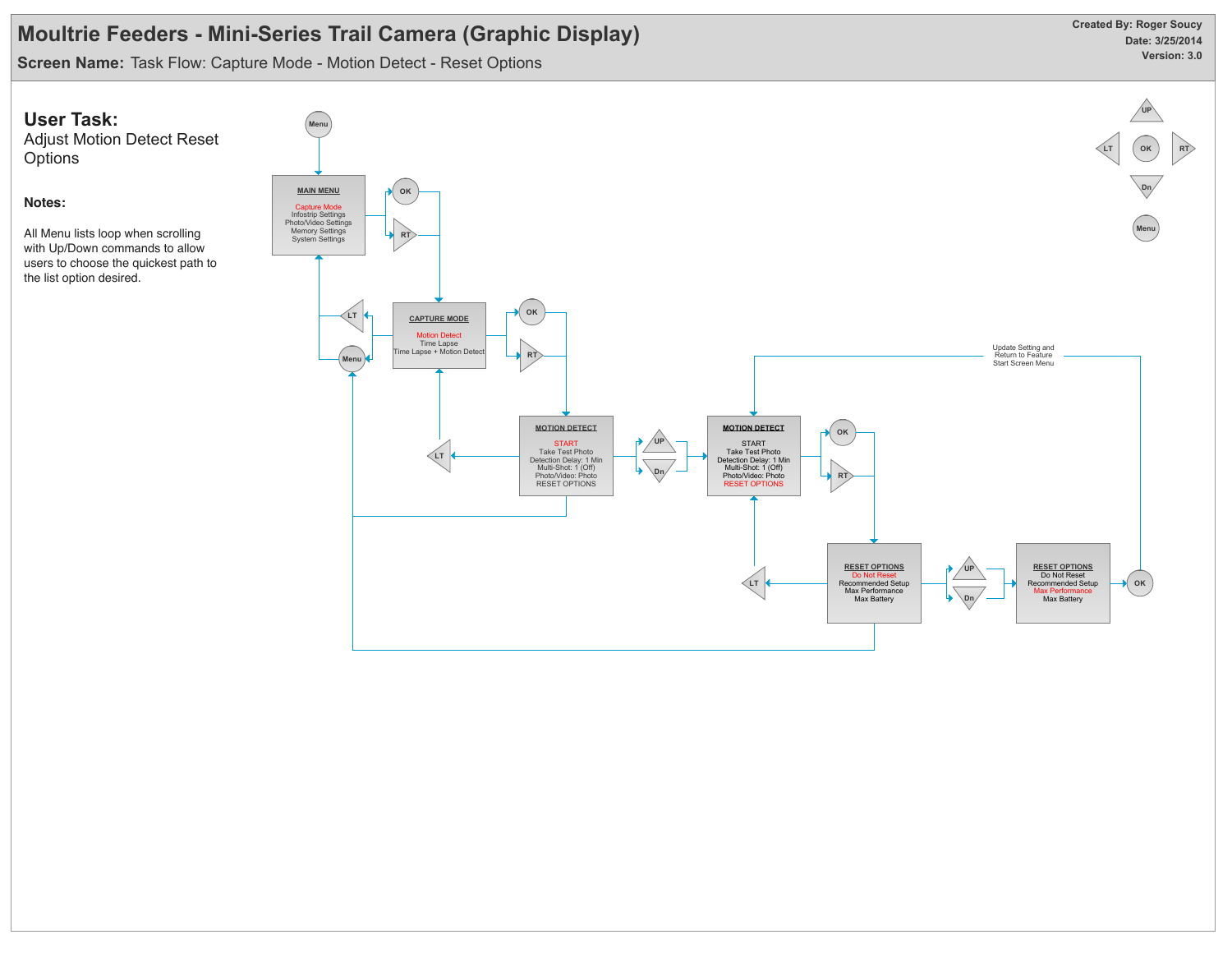**Screen Name:** Task Flow: Time Lapse - Start / Test

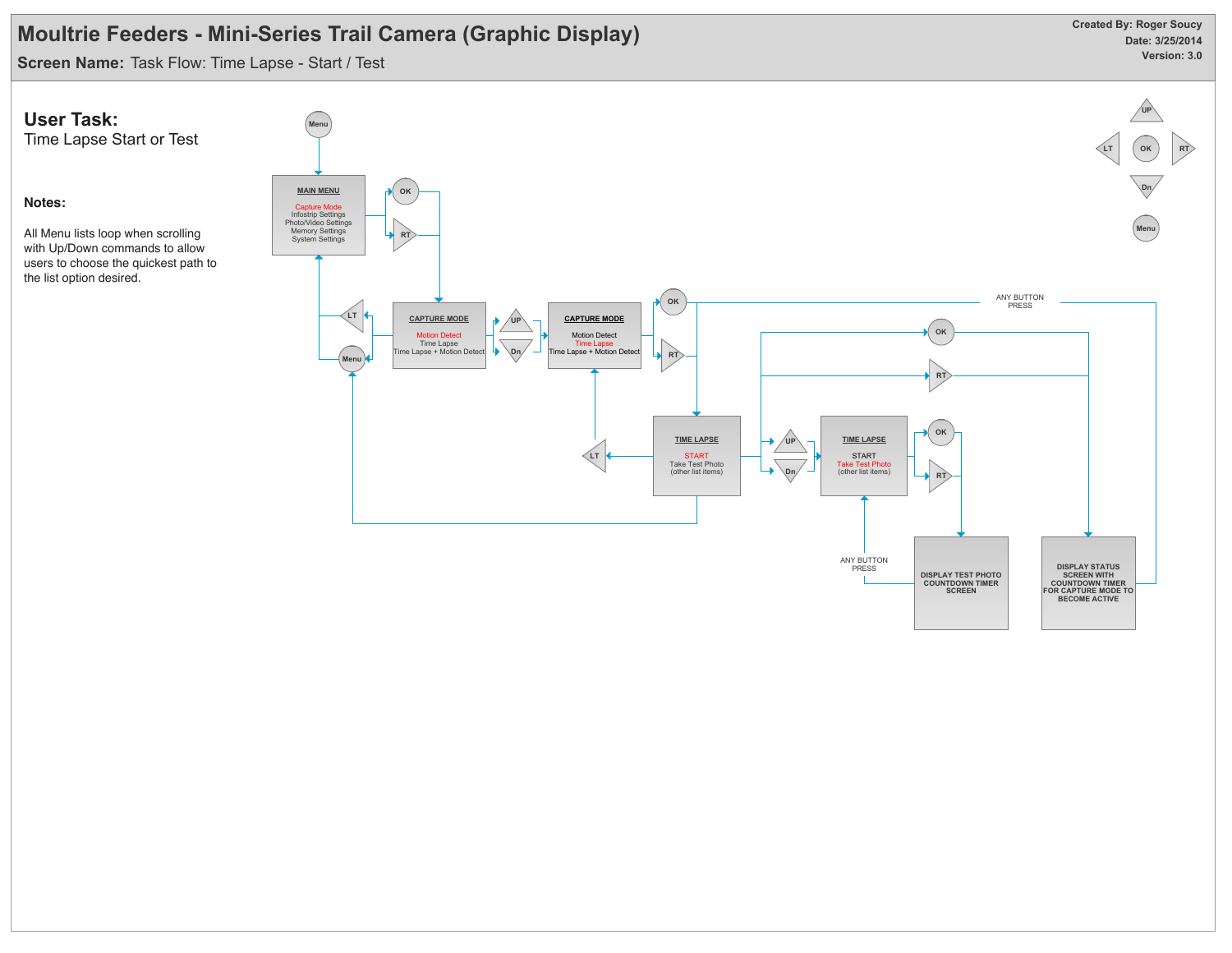**Screen Name:** Task Flow: Time Lapse - Interval

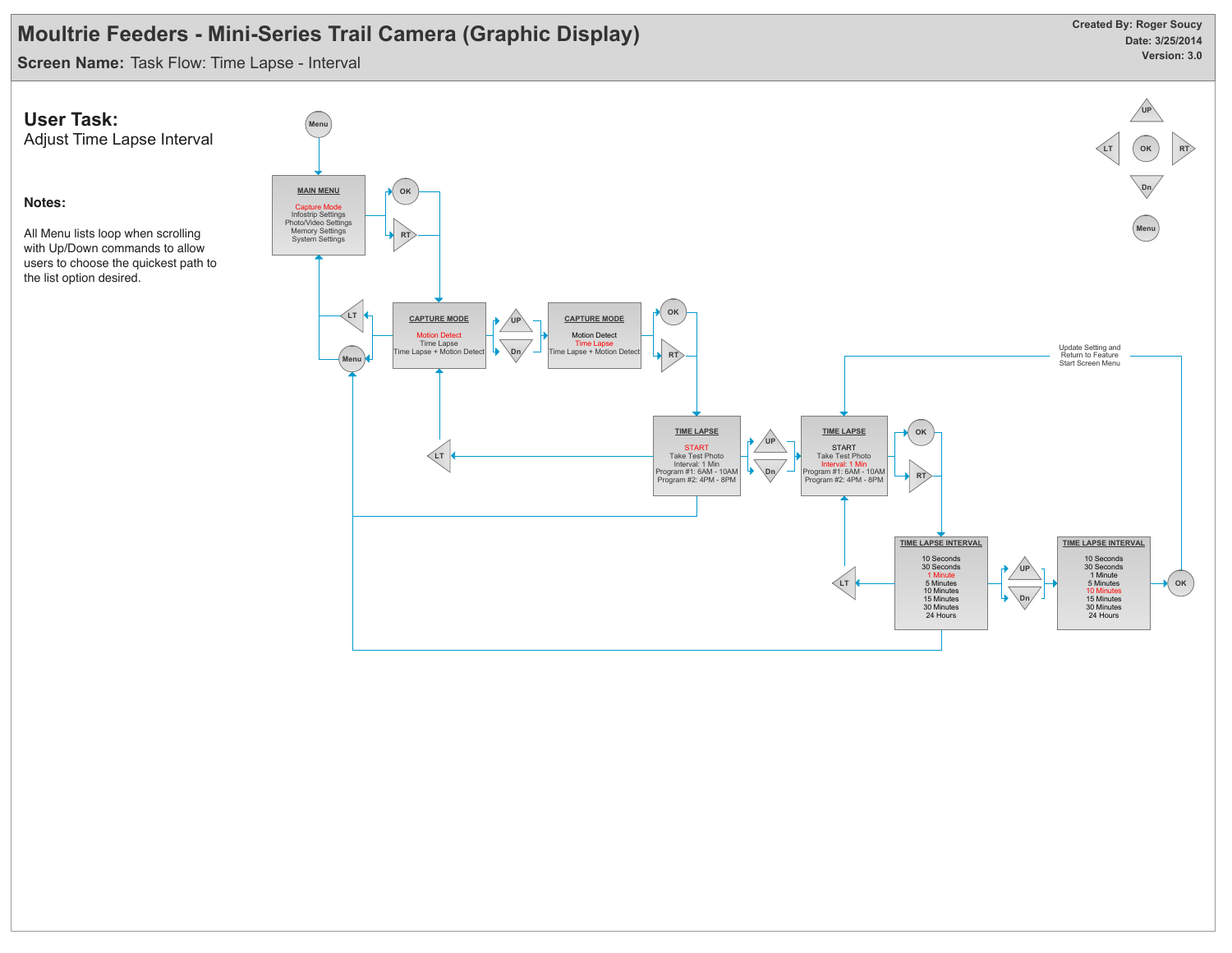**Screen Name:** Task Flow: Time Lapse - Program Setting (Page 1)

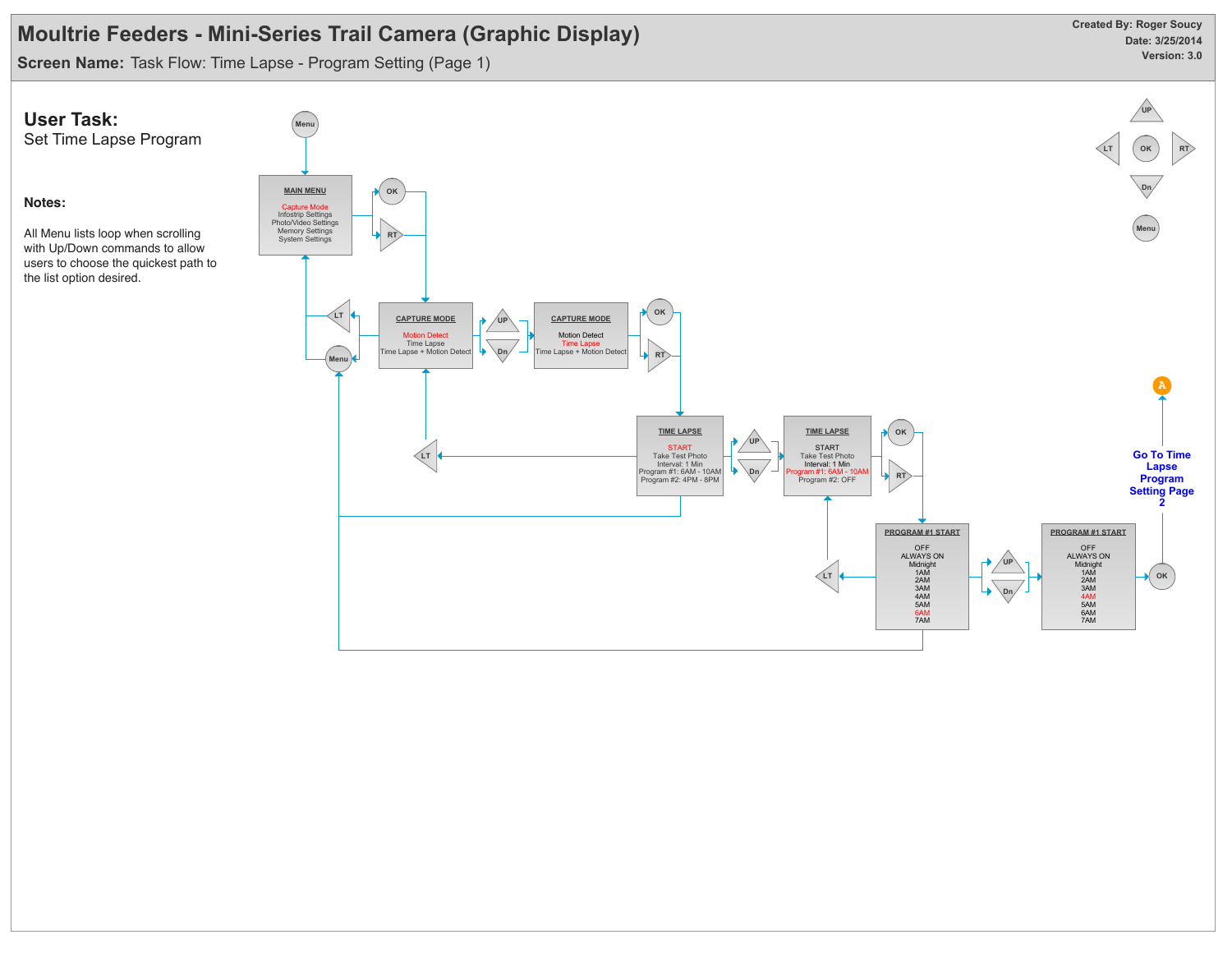**Screen Name:** Task Flow: Time Lapse - Program Setting (Page 2)

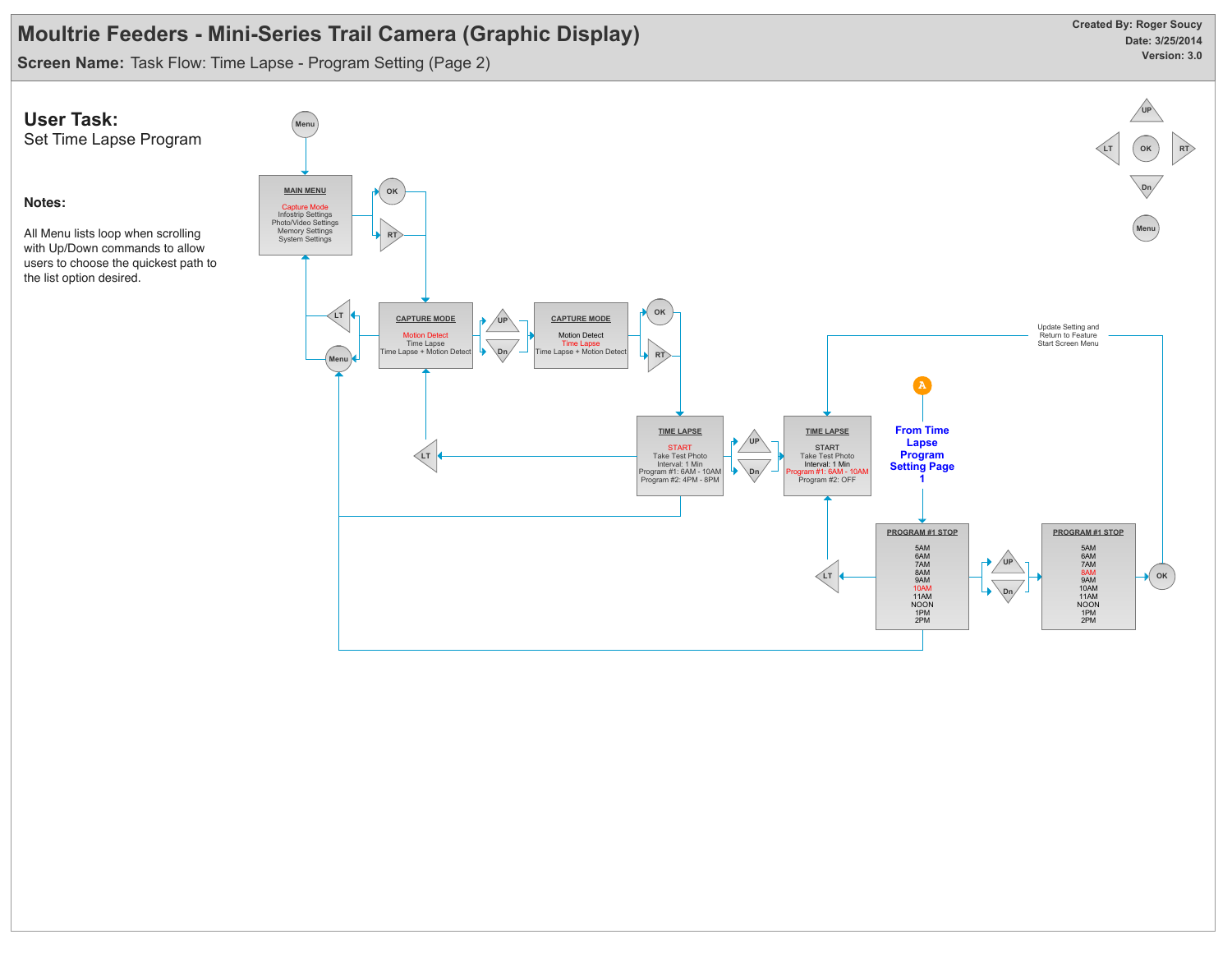**Screen Name:** Task Flow: Motion Detect + Time Lapse - Start / Test

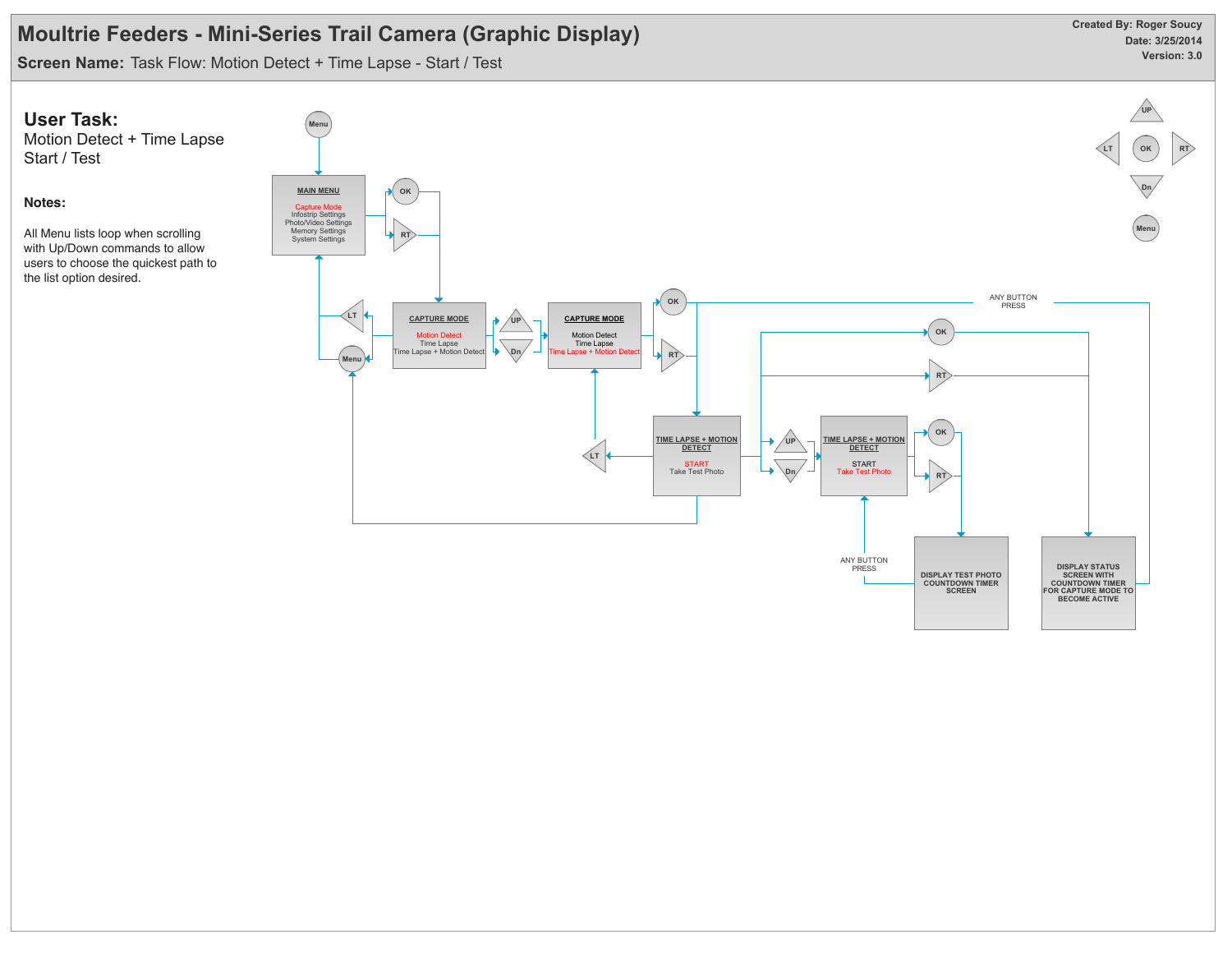**Screen Name:** Task Flow: Infostrip Settings - Set Date & Time

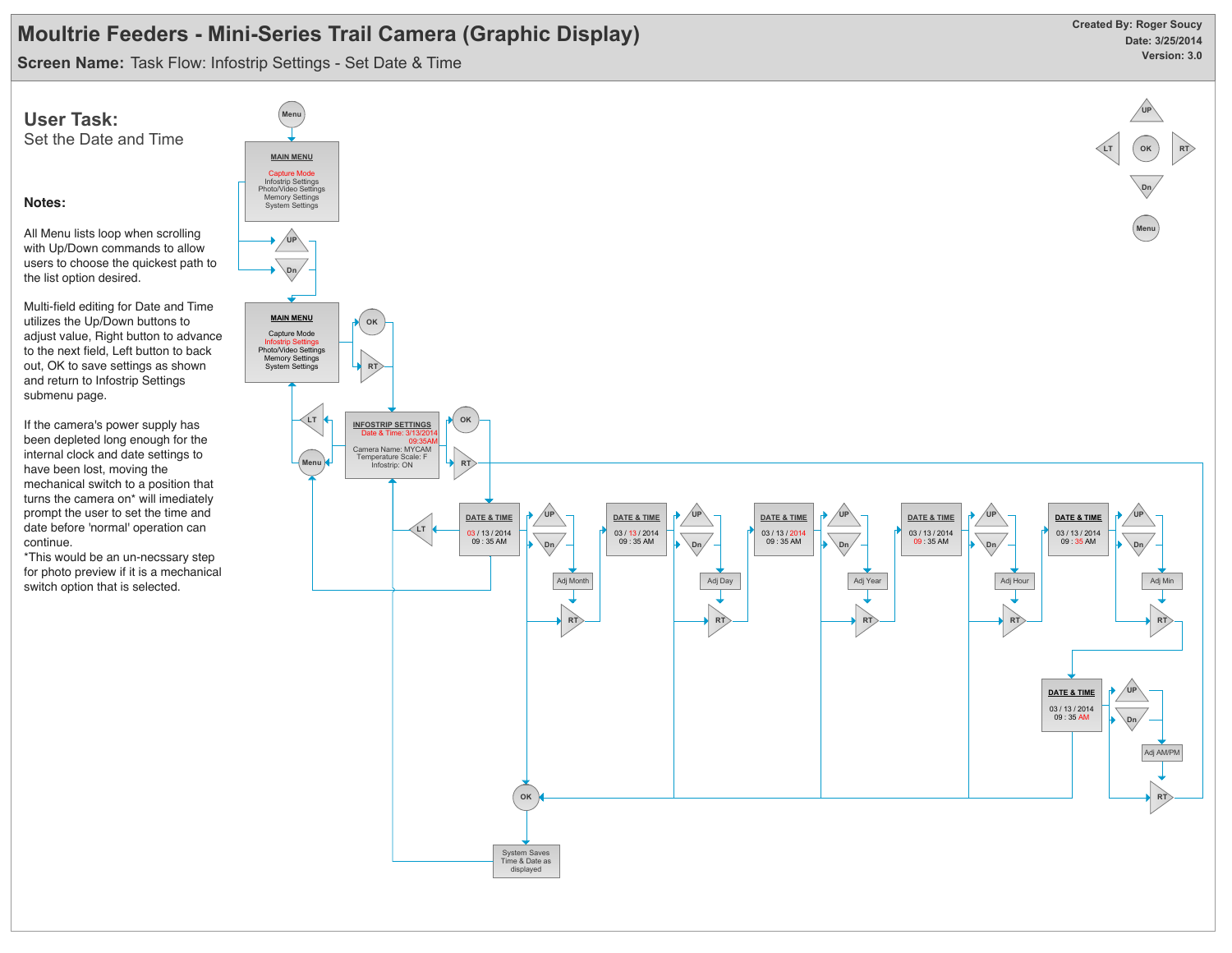**Screen Name:** Task Flow: Infostrip Settings - Set Camera Name

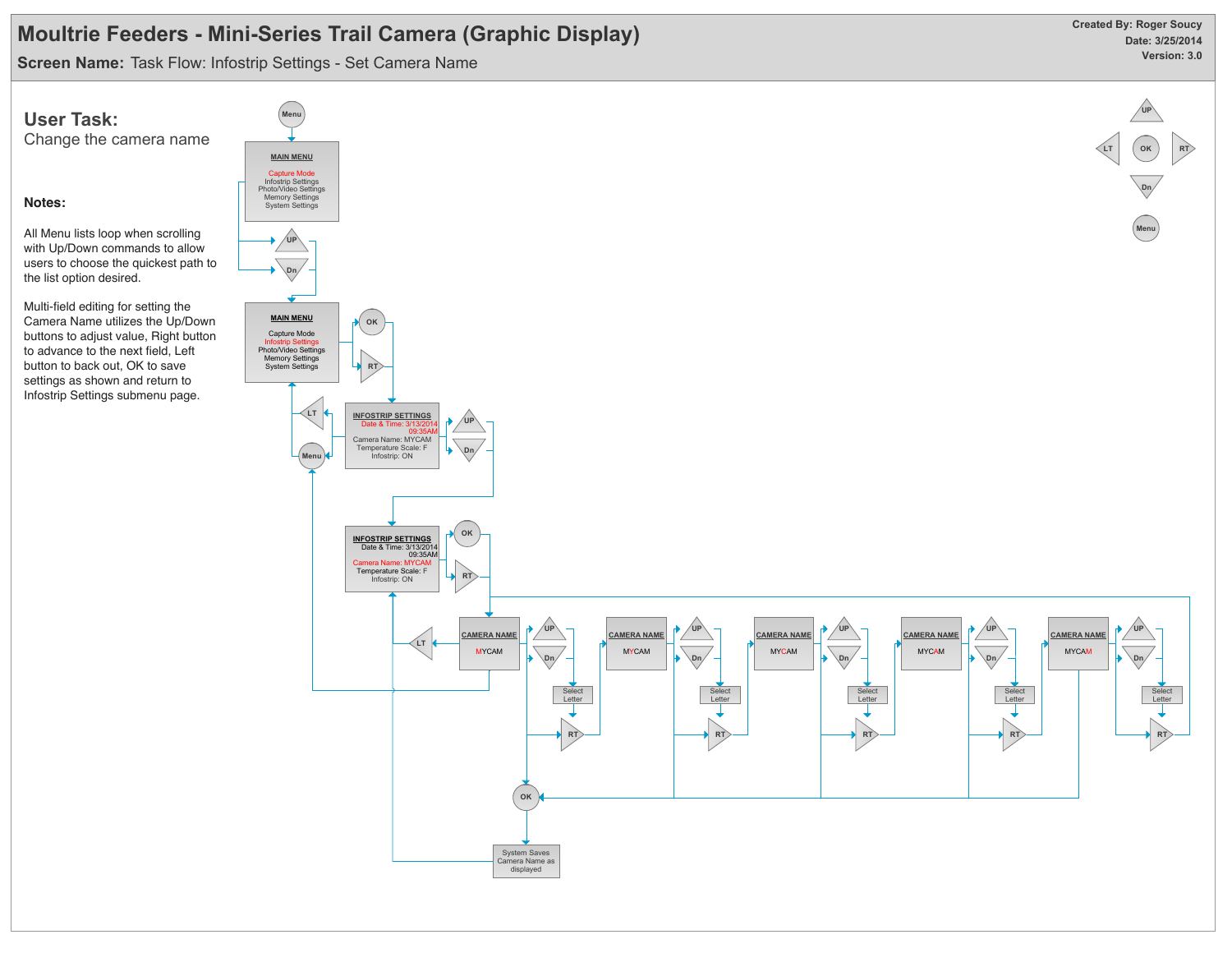**Screen Name:** Task Flow: Infostrip Settings - Temperature Scale



Change the Temperature Scale used for Infostamp display

#### **Notes:**

All Menu lists loop when scrolling with Up/Down commands to allow users to choose the quickest path to the list option desired.

Selecting the temperature scale to be used utilizes the Up/Down buttons to select scale, Left button to back out, OK to save setting as shown and return to Infostrip Settings submenu page.

Note that there is no use of the Right button since there are not any multifields to edit.



displayed

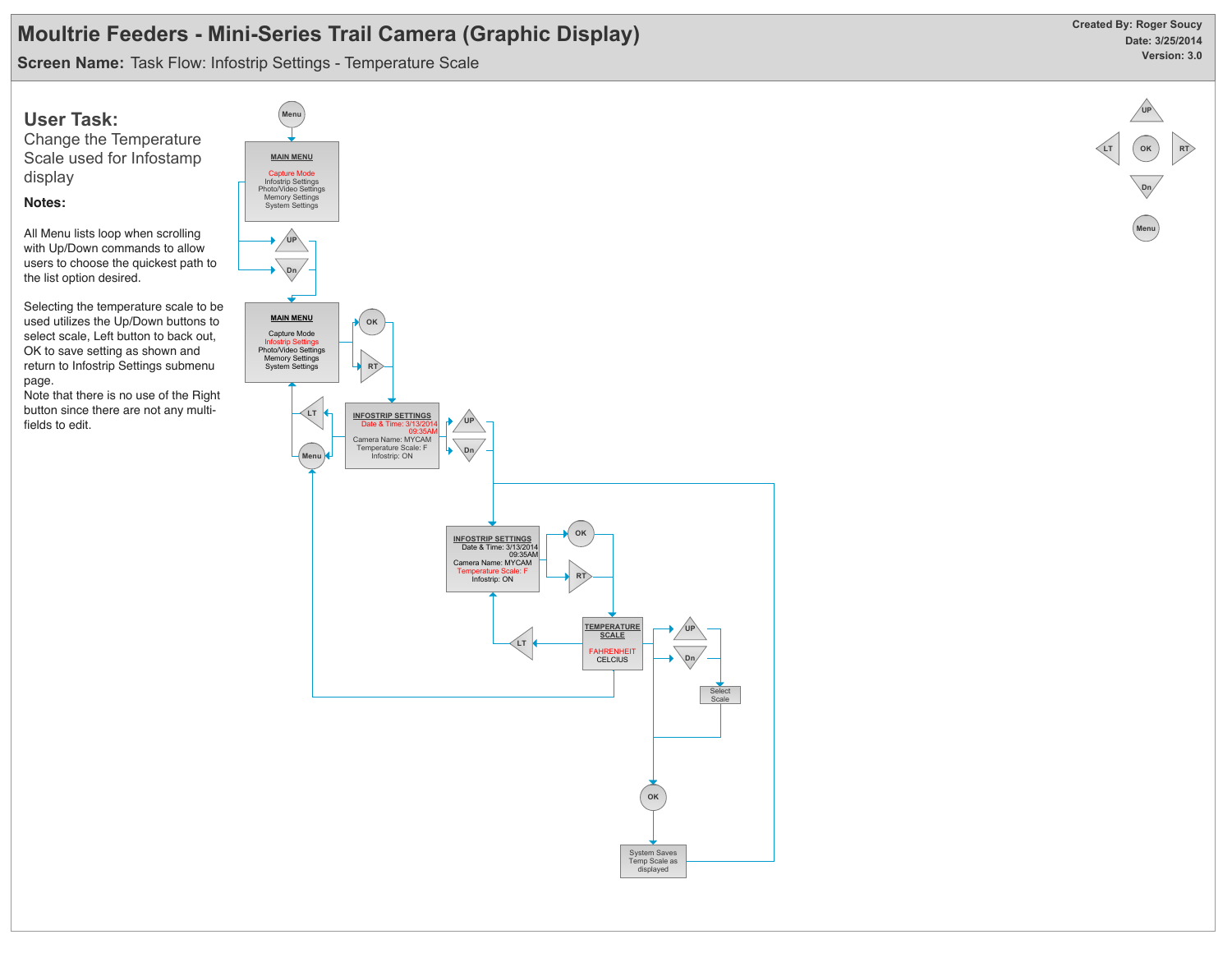**Screen Name:** Task Flow: Infostrip Settings - Infostrip On/Off



Change the use of Infostrip on image captures

#### **Notes:**

All Menu lists loop when scrolling with Up/Down commands to allow users to choose the quickest path to the list option desired.

Selection utilizes the Up/Down buttons to select option, Left button to back out, OK to save setting as shown and return to Infostrip Settings submenu page.

Note that there is no use of the Right button since there are not any multifields to edit.



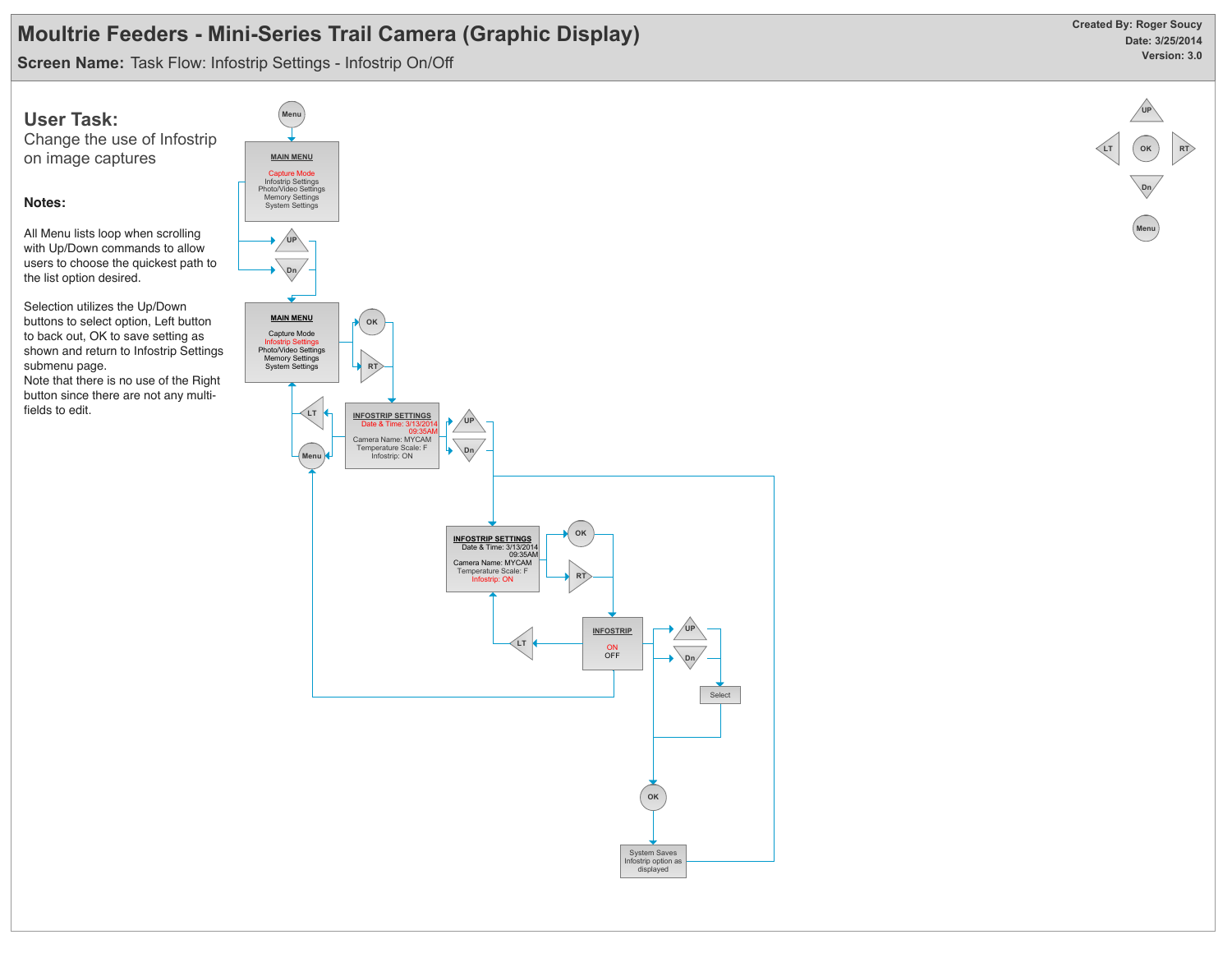**Screen Name:** Task Flow: Photo / Video Settings - Photo Quality

### **User Task:**

Change the quality of photos captured

#### **Notes:**

All Menu lists loop when scrolling with Up/Down commands to allow users to choose the quickest path to the list option desired.

Selecting Photo Quality utilizes the Up/Down buttons to select option, Left button to back out, OK to save setting as shown and return to Photo/ Video Settings submenu page. Note that there is no use of the Right button since there are not any multifields to edit.



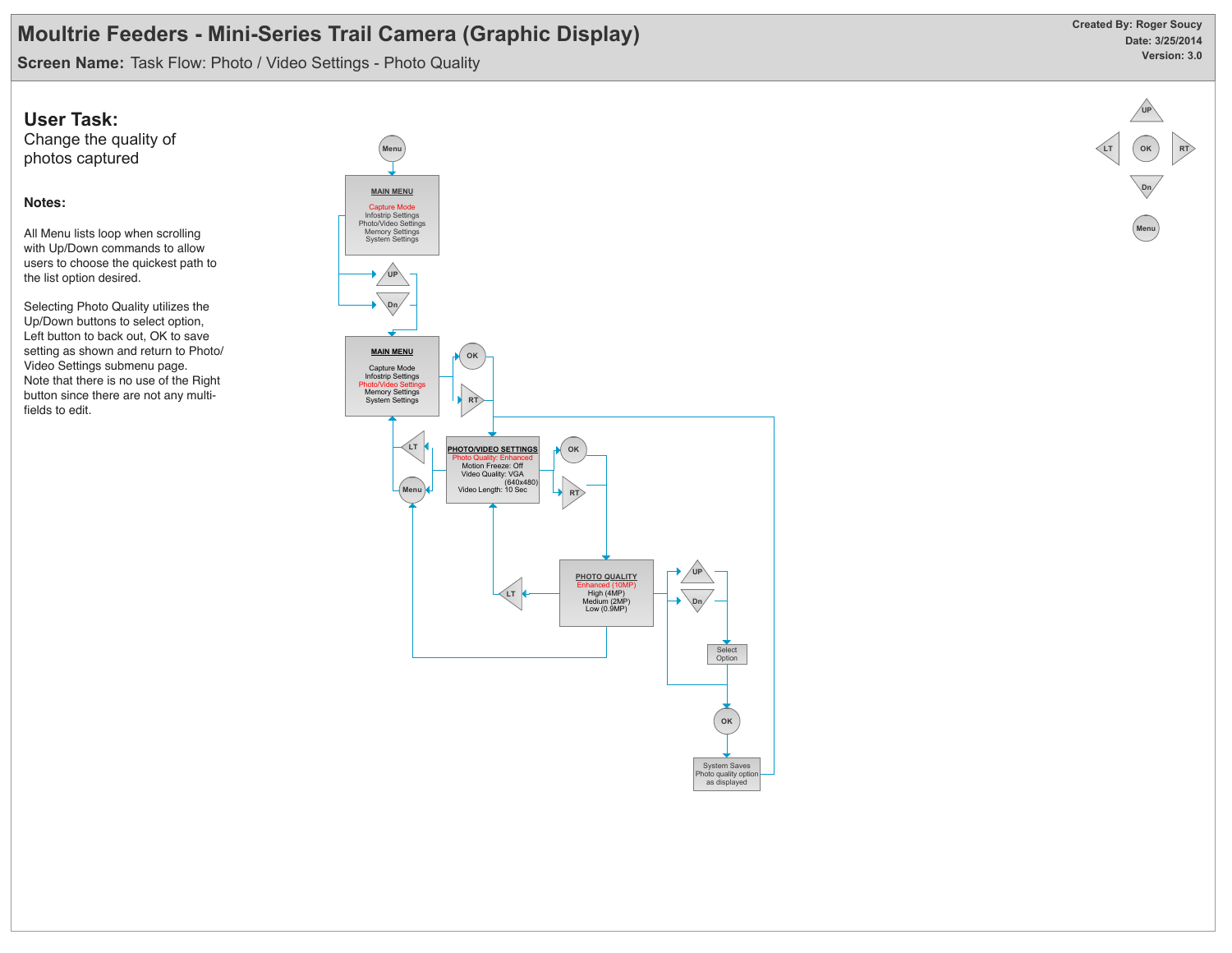**Screen Name:** Task Flow: Photo/Video Settings - Motion Freeze

**Notes:**



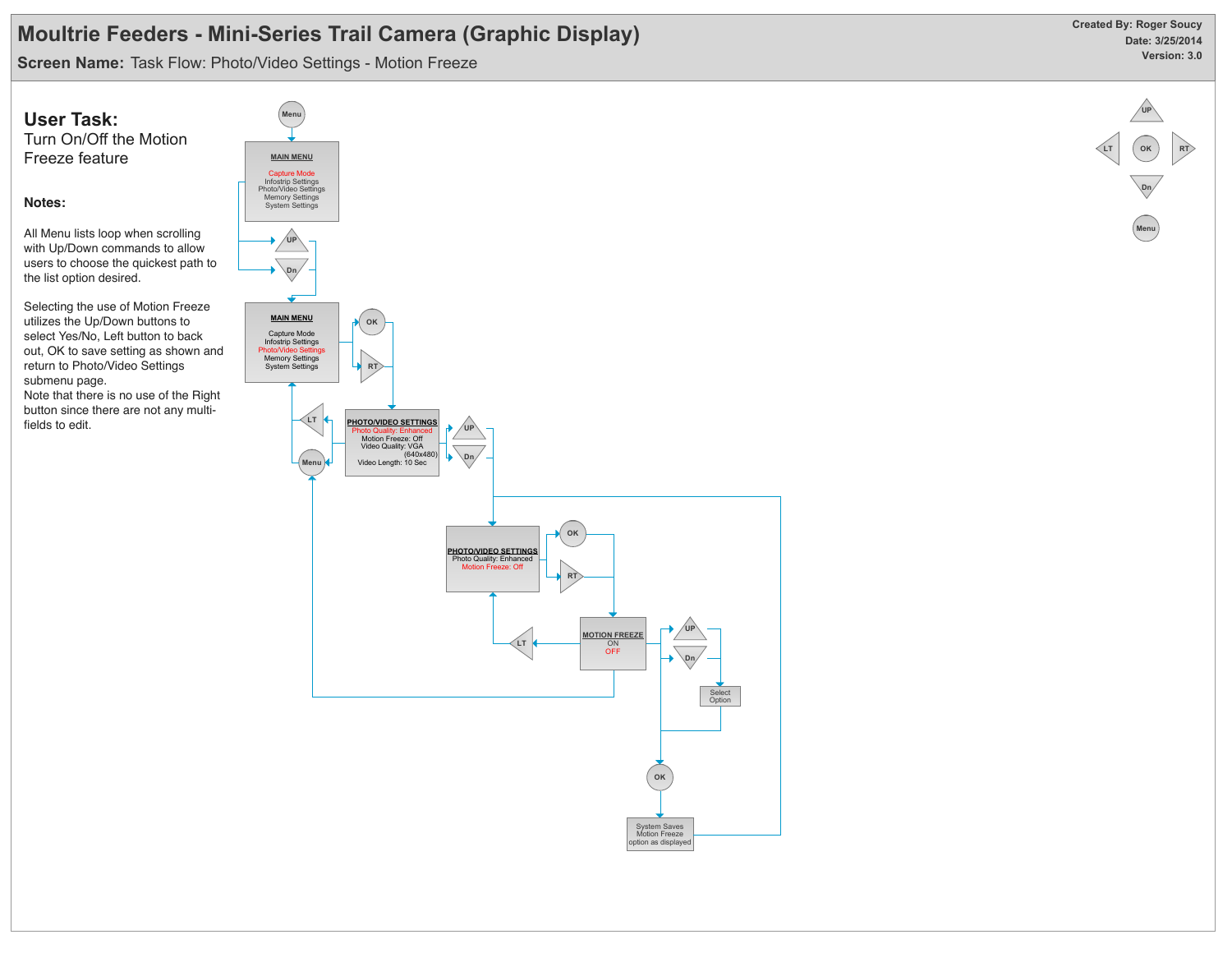**Screen Name:** Task Flow: Photo/Video Settings - Video Quality

### **User Task:**

Change the quality of videos captured

### **Notes:**

All Menu lists loop when scrolling with Up/Down commands to allow users to choose the quickest path to the list option desired.

Selecting Video Quality utilizes the Up/Down buttons to select option, Left button to back out, OK to save setting as shown and return to Photo/ Video Settings submenu page. Note that there is no use of the Right button since there are not any multifields to edit.





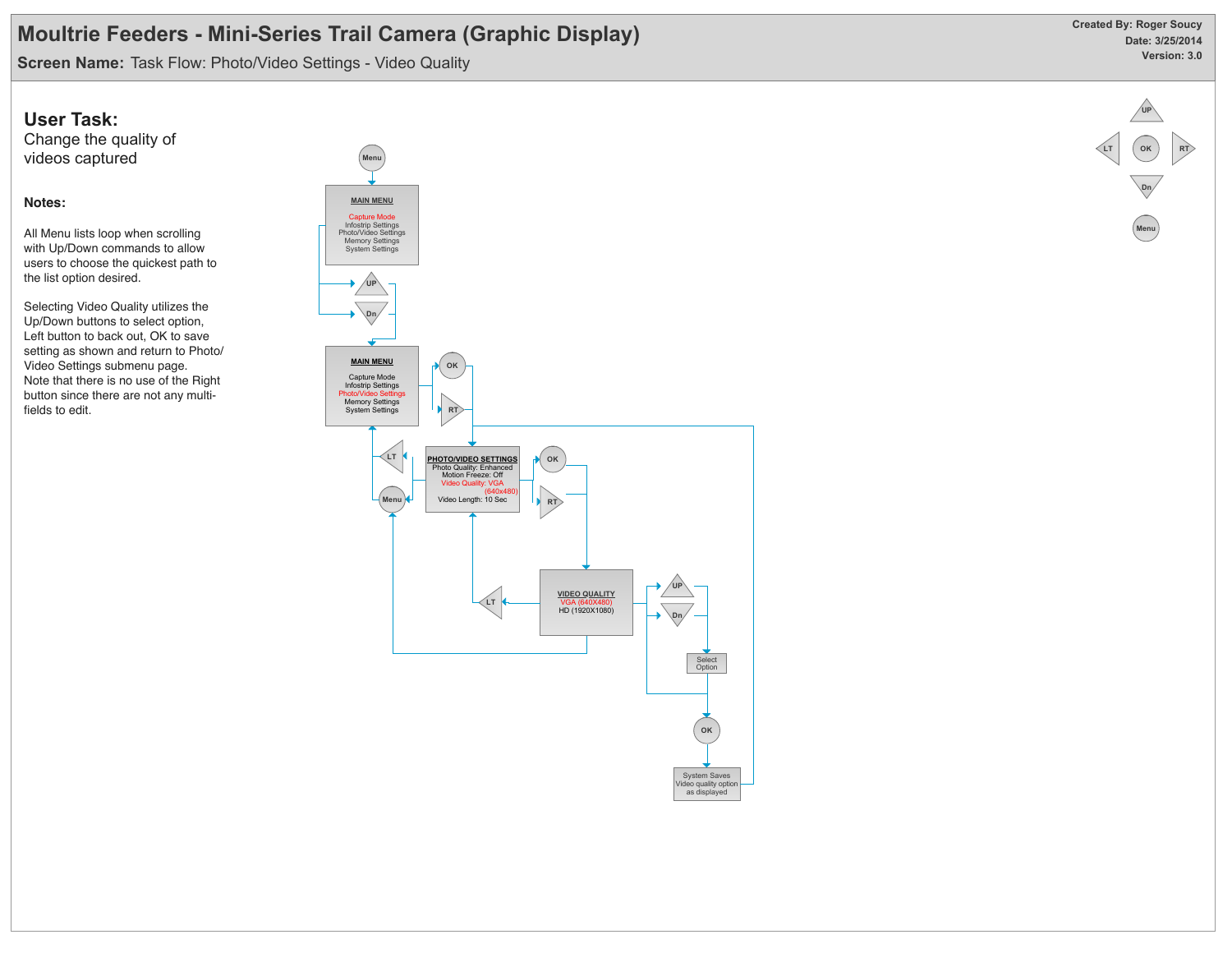**Screen Name:** Task Flow: Photo/Video Settings - Video Length

### **User Task:**

Change the length of videos captured

### **Notes:**

All Menu lists loop when scrolling with Up/Down commands to allow users to choose the quickest path to the list option desired.

Selecting Video Length utilizes the Up/Down buttons to select option, Left button to back out, OK to save setting as shown and return to Photo/ Video Settings submenu page. Note that there is no use of the Right button since there are not any multifields to edit.



**Date: 3/25/2014 Version: 3.0 Created By: Roger Soucy**

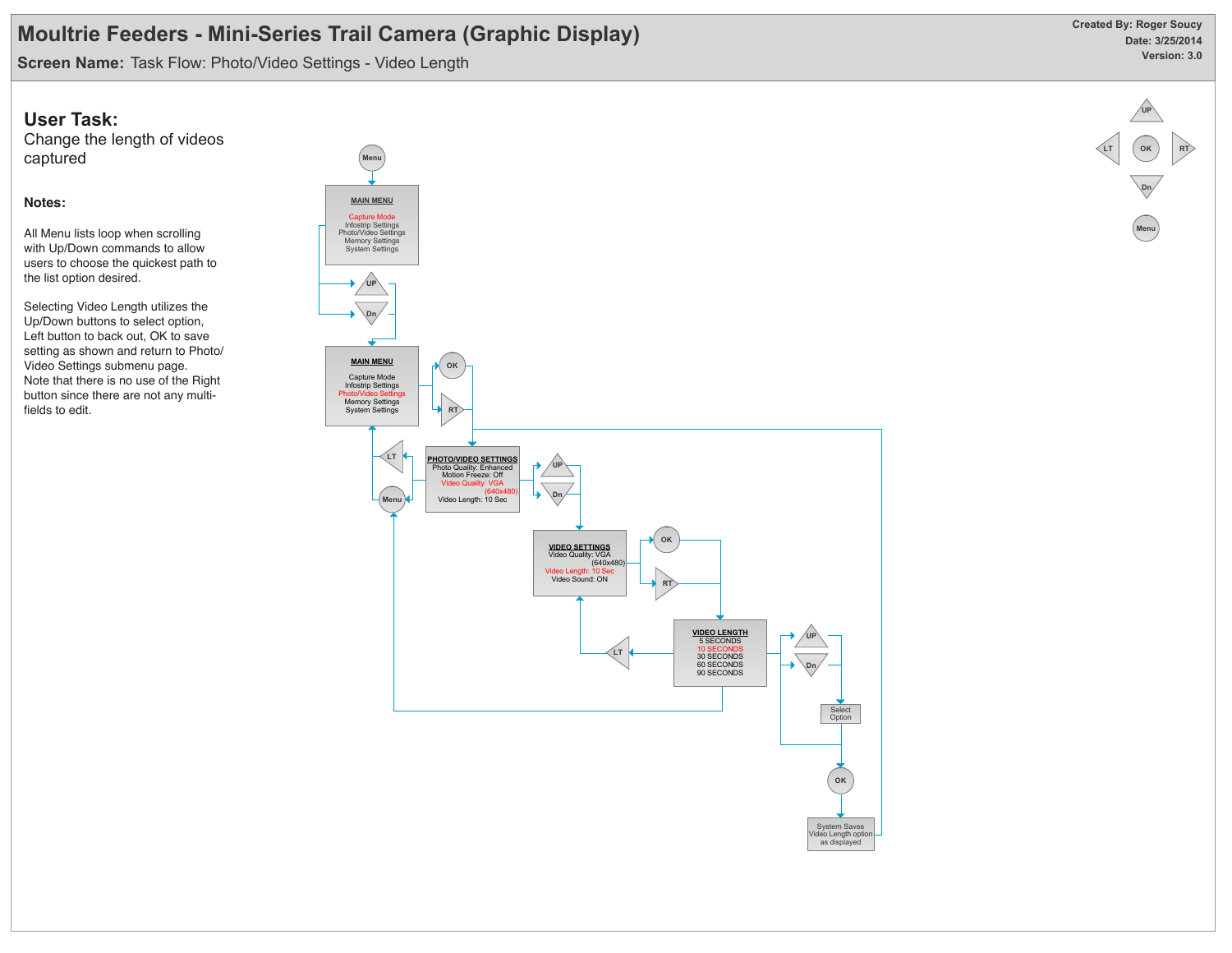**Screen Name:** Task Flow: Memory Settings - Erase All Images

### **User Task:**

Erase All Images

#### **Notes:**

All Menu lists loop when scrolling with Up/Down commands to allow users to choose the quickest path to the list option desired.

Selecting to Erase All Images utilizes the Up/Down buttons to select option, Left button to back out, OK to save setting as shown and return to Memory Settings submenu page. Note that there is no use of the Right button since there are not any multifields to edit.





**OK**

**RT**

**LT**

**Dn**

**Menu**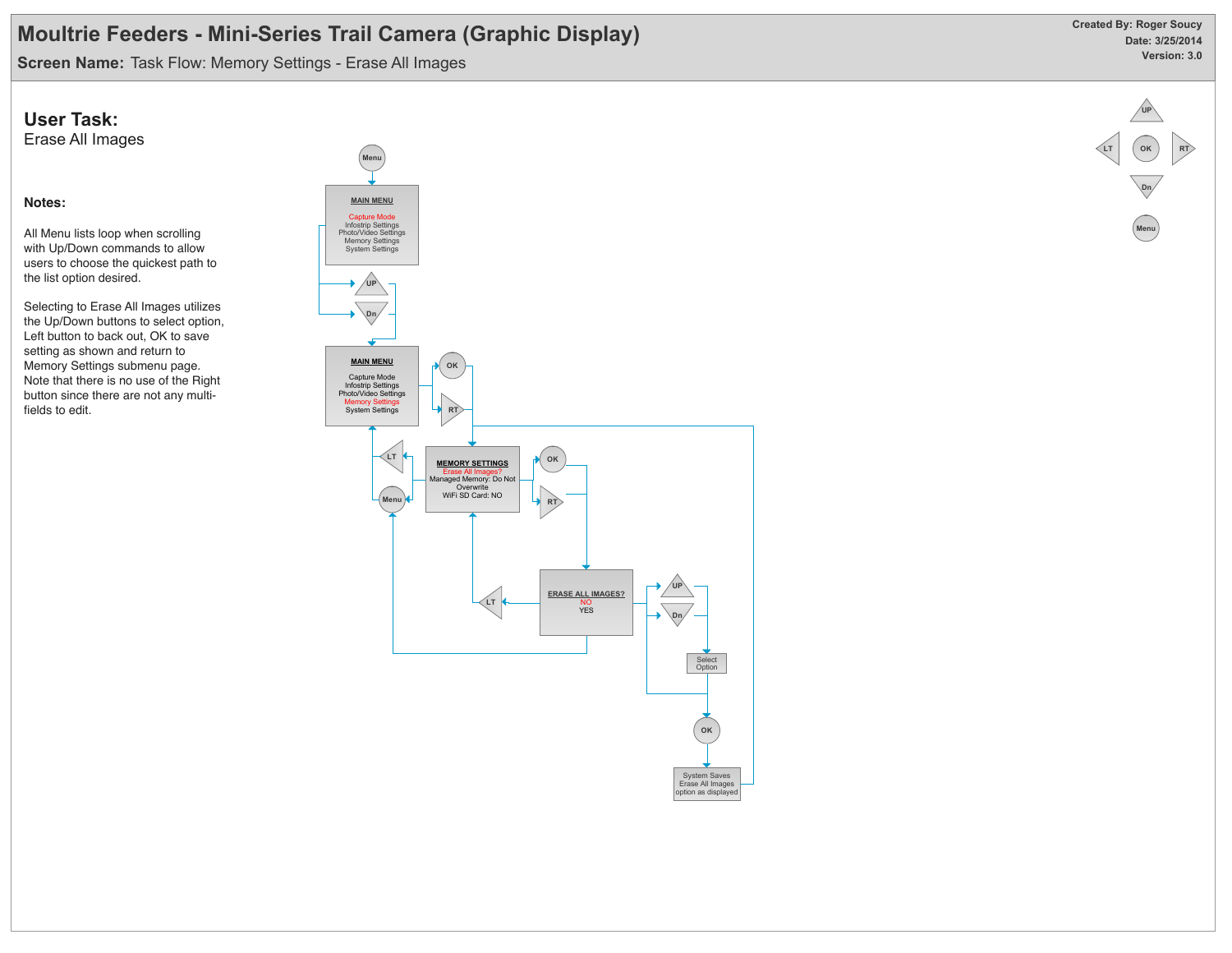**Screen Name:** Task Flow: Memory Settings - Managed Memory

### **User Task:**

Manage Memory Setting

### **Notes:**

All Menu lists loop when scrolling with Up/Down commands to allow users to choose the quickest path to the list option desired.

Selecting Managed Memory utilizes the Up/Down buttons to select option, Left button to back out, OK to save setting as shown and return to Memory Settings submenu page. Note that there is no use of the Right button since there are not any multifields to edit.





**OK**

**RT**

**LT**

**Dn**

**Menu**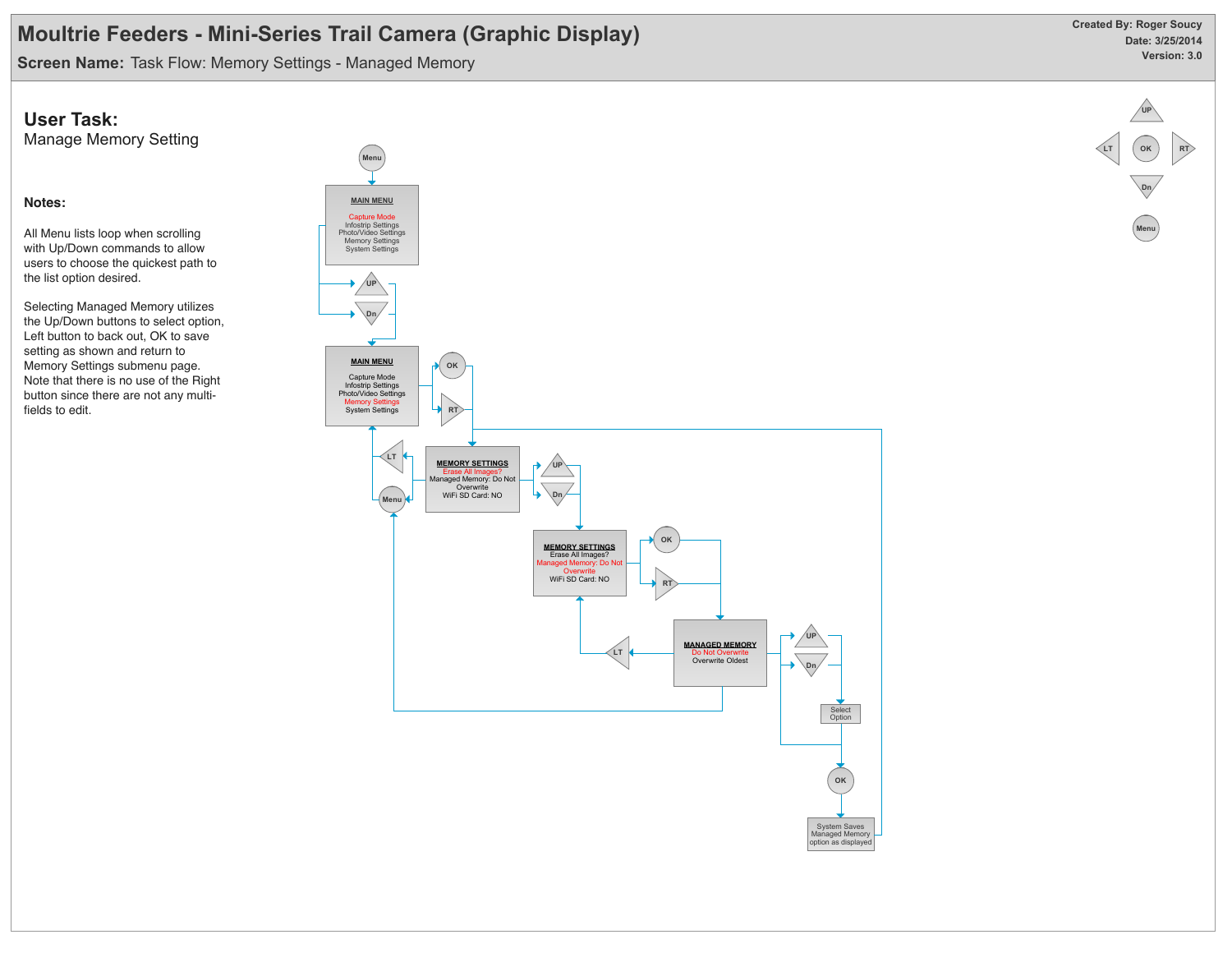**Screen Name:** Task Flow: Memory Settings - WiFi SD Card

### **User Task:**

WiFi SD Card Setting

#### **Notes:**

All Menu lists loop when scrolling with Up/Down commands to allow users to choose the quickest path to the list option desired.

Selecting WiFi SD Card options utilize the Up/Down buttons to select option, Left button to back out, OK to save setting as shown and return to Memory Settings submenu page. Note that there is no use of the Right button since there are not any multifields to edit.



**OK**

**RT**

**LT**

**Dn**

**Menu**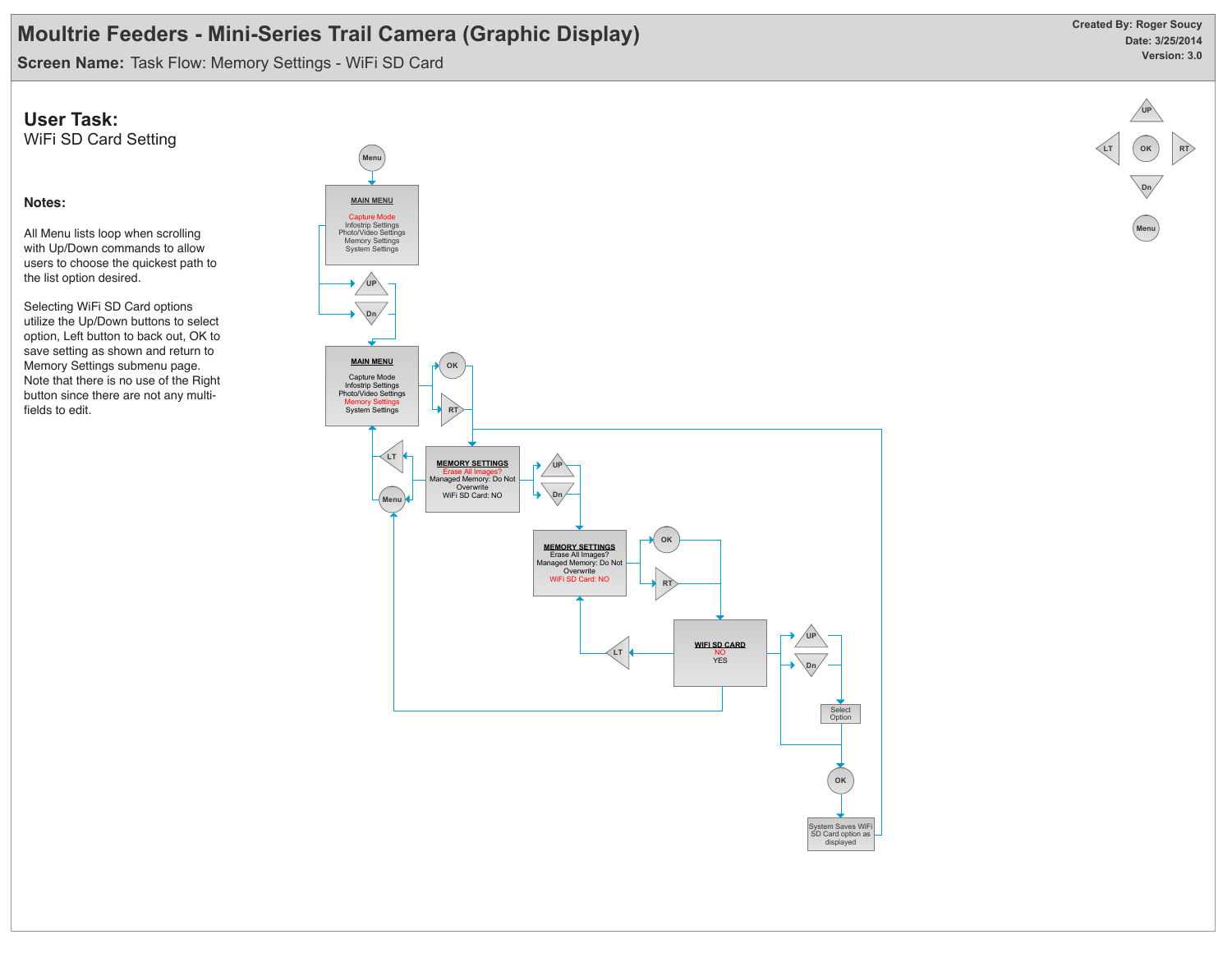**Screen Name:** Task Flow: System Settings - External Power

### **User Task:**

External Power Setting

### **Notes:**

All Menu lists loop when scrolling with Up/Down commands to allow users to choose the quickest path to the list option desired.

Selecting External Power Setting utilizes the Up/Down buttons to select option, Left button to back out, OK to save setting as shown and return to System Settings submenu page.

Note that there is no use of the Right button since there are not any multifields to edit.





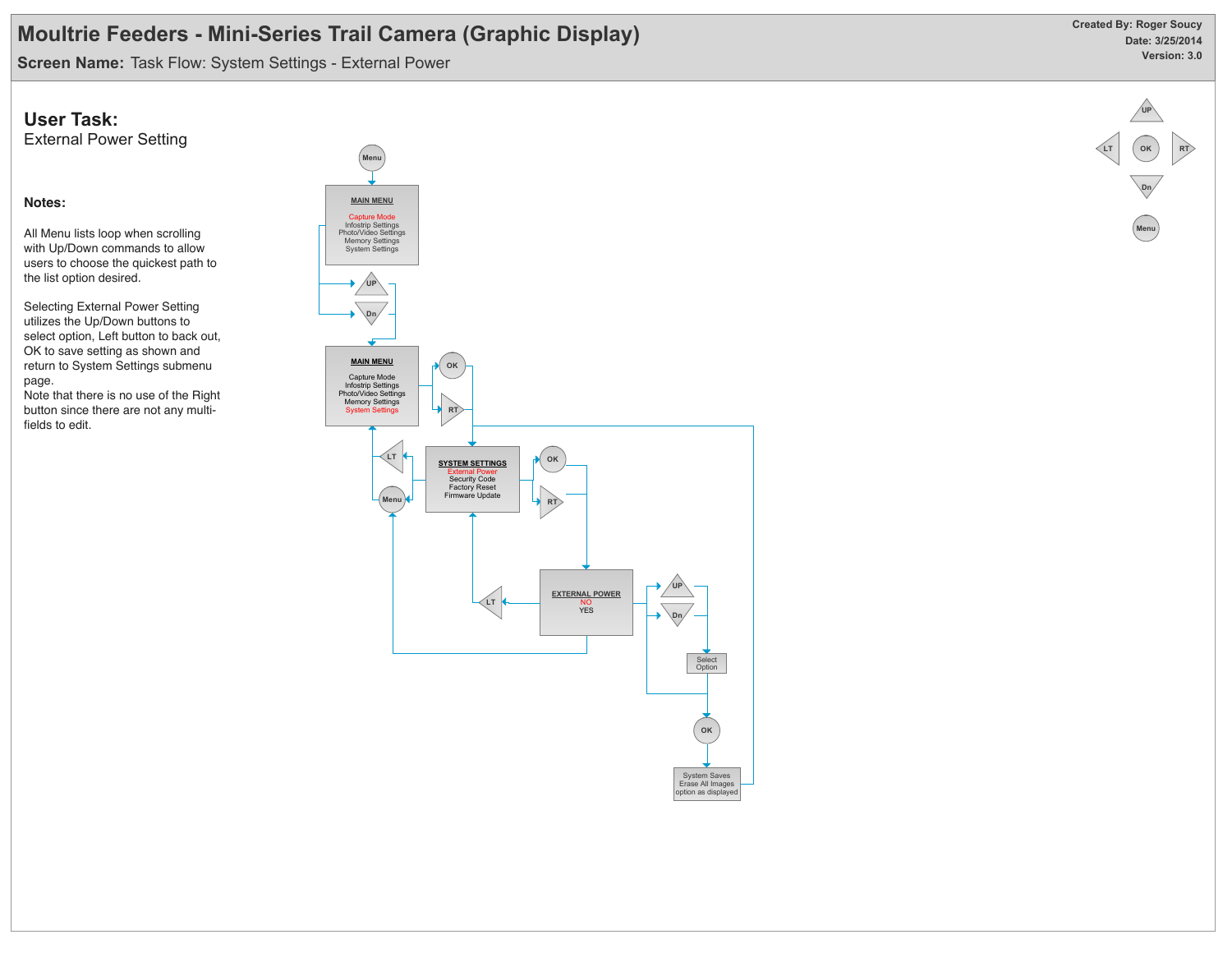**Screen Name:** Task Flow: System Settings - Security Code

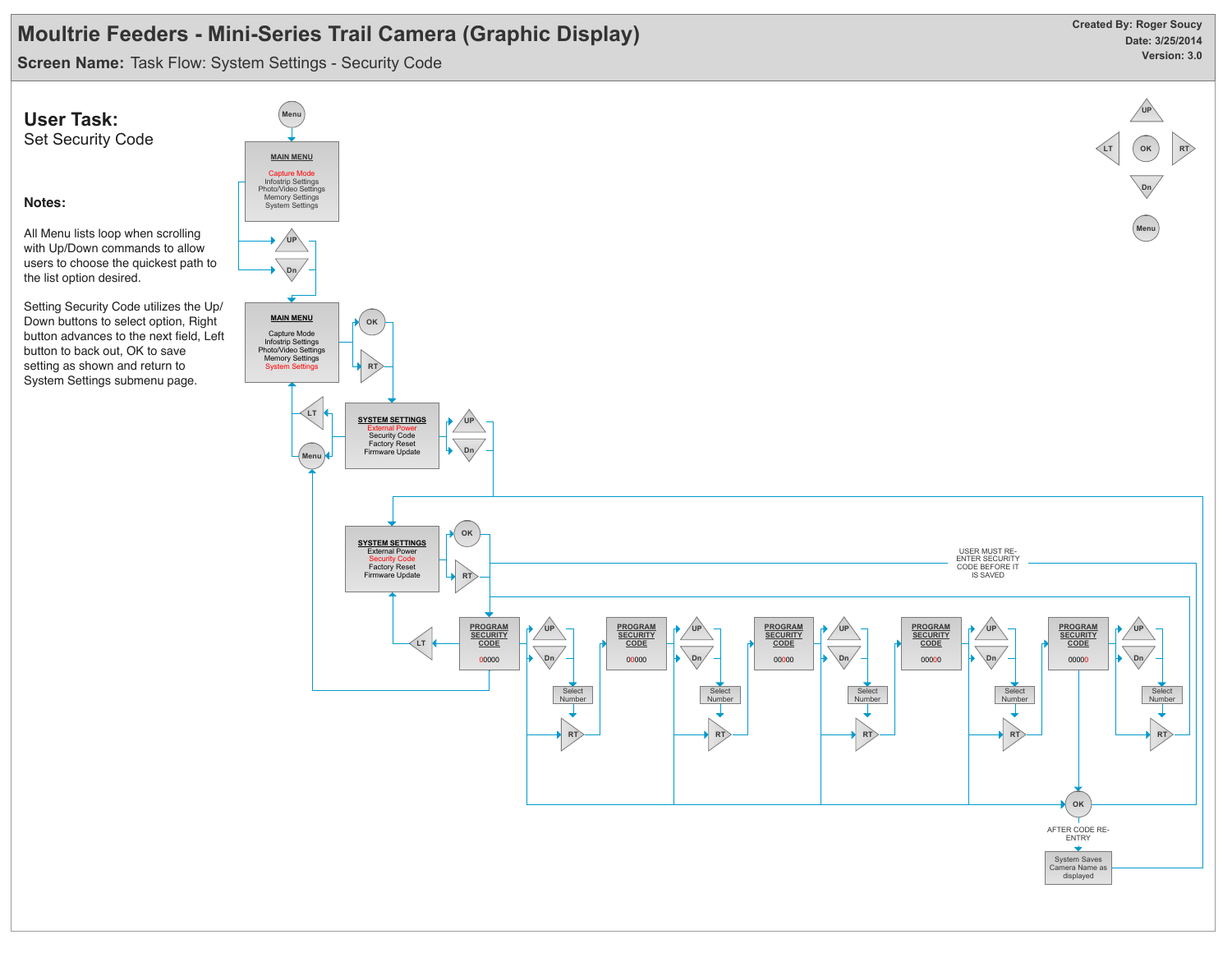**Screen Name:** Task Flow: System Settings - Factory Reset

### **User Task:**

Factory Reset

#### **Notes:**

All Menu lists loop when scrolling with Up/Down commands to allow users to choose the quickest path to the list option desired.

Selecting Factory Reset utilizes the Up/Down buttons to select option, Right button advances to the next field, Left button to back out, OK to save setting as shown and return to System Settings submenu page.





**OK**

**RT**

**LT**

**Dn**

**Menu**